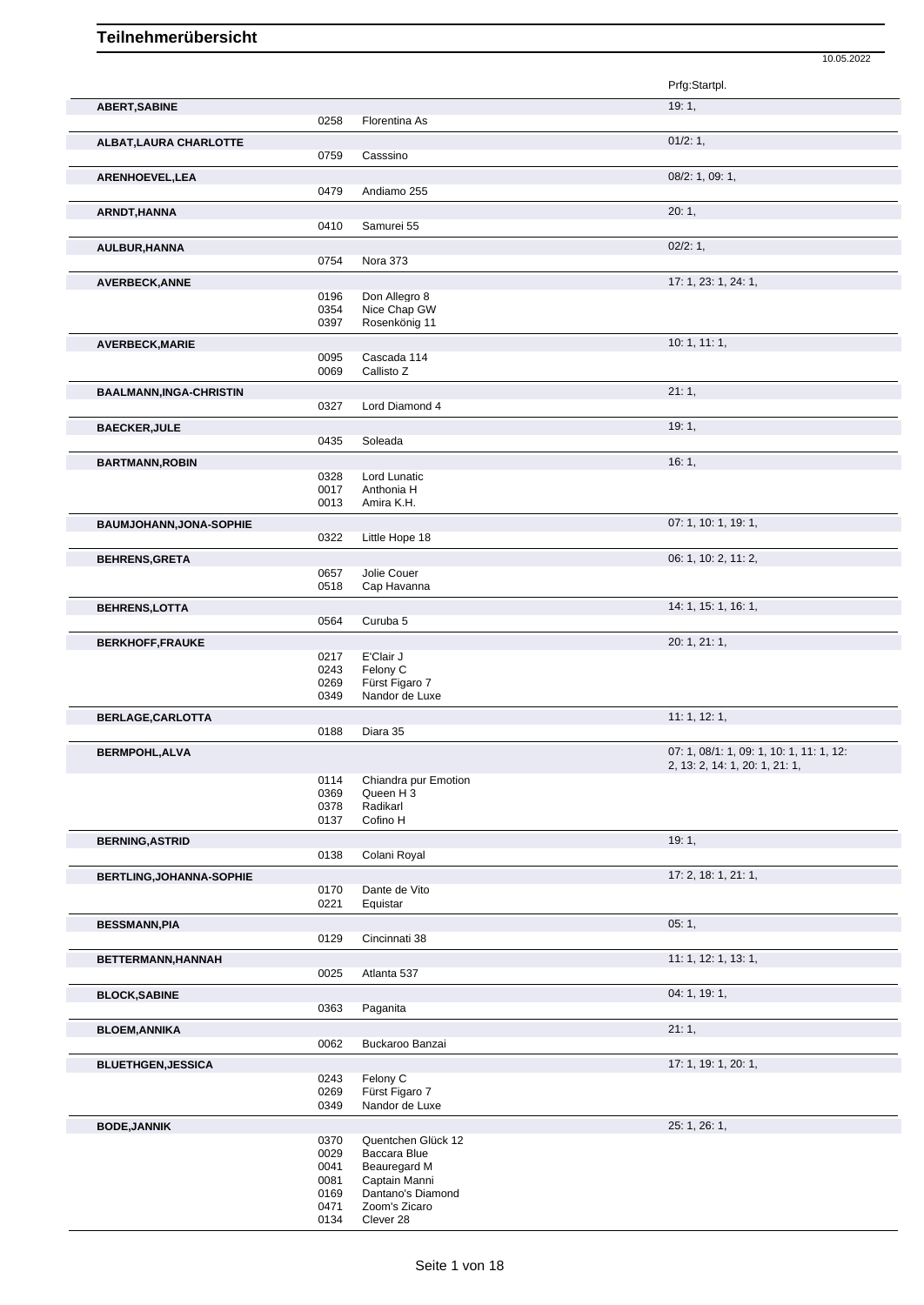|                               |              |                                 | 10.05.2022                                |
|-------------------------------|--------------|---------------------------------|-------------------------------------------|
|                               |              |                                 | Prfg:Startpl.                             |
| BOECKENFOERDE, ANNA           |              |                                 | 08/1: 1, 19: 1,                           |
|                               | 0035         | Baluna 12                       |                                           |
| <b>BOECKMANN, ANDRE</b>       |              |                                 | 12: 3, 13: 2,                             |
|                               | 0124         | Choupette 4                     |                                           |
|                               | 0143<br>0127 | Con Corazon 4<br>Chumba Wumba 5 |                                           |
|                               |              |                                 | 09:1,                                     |
| <b>BOECKMANN, STEFAN</b>      | 0551         | Cornada 12                      |                                           |
| <b>BOGENSCHUETZ,FRANK</b>     |              |                                 | 25:1,                                     |
|                               | 0619         | Fangara Da Silva                |                                           |
| BORGMANN, JACQUELINE          |              |                                 | 11: 1, 12: 1,                             |
|                               | 0111         | Checky bay roan                 |                                           |
|                               | 0086         | Carla K <sub>3</sub>            |                                           |
| <b>BOSCHI,LISA</b>            |              |                                 | 19: 1, 20: 1, 21: 1,                      |
|                               | 0259         | Focaccio vh Bloemenhof          |                                           |
| <b>BOSSERT, PETRA</b>         |              |                                 | 19:1,                                     |
|                               | 0388         | Riacho YA                       |                                           |
| <b>BOSSERT, THERESE</b>       |              |                                 | 21:1,                                     |
|                               | 0276         | Golden Jazz                     |                                           |
| <b>BRACHT, LENI MARIE</b>     |              |                                 | 01/3:1,                                   |
|                               | 0756         | Dajas Isana                     |                                           |
|                               | 0757         | Ferry                           |                                           |
| <b>BRANDT, MARTIN</b>         | 0505         | <b>Bubble Beat</b>              | 12: 1, 13: 1, 16: 1,                      |
|                               |              |                                 |                                           |
| <b>BRAUK, FRIEDA</b>          |              |                                 | 25:1,                                     |
|                               | 0723         | Solitaire 66                    |                                           |
| <b>BREMER, MARKUS</b>         |              |                                 | 15:1,                                     |
|                               | 0100<br>0184 | Cat Ballou B<br>Dialotta G      |                                           |
|                               |              |                                 | 24: 1, 25: 1, 26: 1,                      |
| <b>BREMER, SABINE</b>         | 0373         | Quila 3                         |                                           |
|                               |              |                                 | 08/1: 1, 09: 1,                           |
| <b>BRESSER, WIEBKE</b>        | 0663         | Lifestyle 59                    |                                           |
| <b>BRESTER, LILLIAN</b>       |              |                                 | 02/1:1,                                   |
|                               | 0766         | <b>Welcome Stormy</b>           |                                           |
| <b>BRINKMANN, TUGBA</b>       |              |                                 | 01/2:1,                                   |
|                               | 0761         | Zora                            |                                           |
| <b>BRINKMANN-PUMPE,SIMONE</b> |              |                                 | 24: 1, 25: 1, 26: 1,                      |
|                               | 0224         | Espiga                          |                                           |
| <b>BRINKTRINE, MILVA</b>      |              |                                 | 10: 1, 11: 1, 12: 1, 13: 1, 14: 1, 15: 1, |
|                               | 0082         | Captain's Nase                  |                                           |
|                               | 0113         | Chelsy 22                       |                                           |
| <b>BROCKMEYER, ANNIKA</b>     |              |                                 | 03:1,                                     |
|                               | 0329         | Lotusblüte JP                   |                                           |
| <b>BROEKER, ANTONIA</b>       |              |                                 | 01/3:1,                                   |
|                               | 0688         | Piekfein 3                      |                                           |
| <b>BROEKER, LUISA</b>         |              |                                 | 03: 1, 04: 1,                             |
|                               | 0668         | Lola Montez 11                  |                                           |
| <b>BRUEGGEMANN,KAY</b>        |              |                                 | 05: 1, 15: 2, 16: 2,                      |
|                               | 0690<br>0685 | Pippa BB<br>Paule MG            |                                           |
|                               | 0691         | Polypon MG                      |                                           |
| <b>BRUEGGEMANN,LEA</b>        |              |                                 | 03: 1, 08/1: 1, 09: 1,                    |
|                               | 0546         | Cool Guy                        |                                           |
| <b>BRUEMMER, MIA-LENI</b>     |              |                                 | 03: 1, 04: 1, 07: 1, 10: 1,               |
|                               | 0609         | Effigenie v.d.R.                |                                           |
| <b>BUCHHOLZ, INES</b>         |              |                                 | 19:1,                                     |
|                               | 0311         | La Donna 42                     |                                           |
| <b>BUECKMANN, MIRA SOPHIE</b> |              |                                 | 02/2:1,                                   |
|                               | 0714         | Schröder 63                     |                                           |
|                               | 0451         | <b>Top Tinkabell</b>            |                                           |
| <b>BUELHOFF, EVA</b>          |              |                                 | 20:1,                                     |
|                               | 0368         | Quando 33                       |                                           |
| BULLERMANN, ANNIKA            |              |                                 | 07: 1, 10: 1,                             |
|                               | 0534         | Clara 195                       |                                           |
| <b>BURLAGE,LIANE</b>          |              |                                 | 22:1,                                     |
|                               | 0043         | Beldona                         |                                           |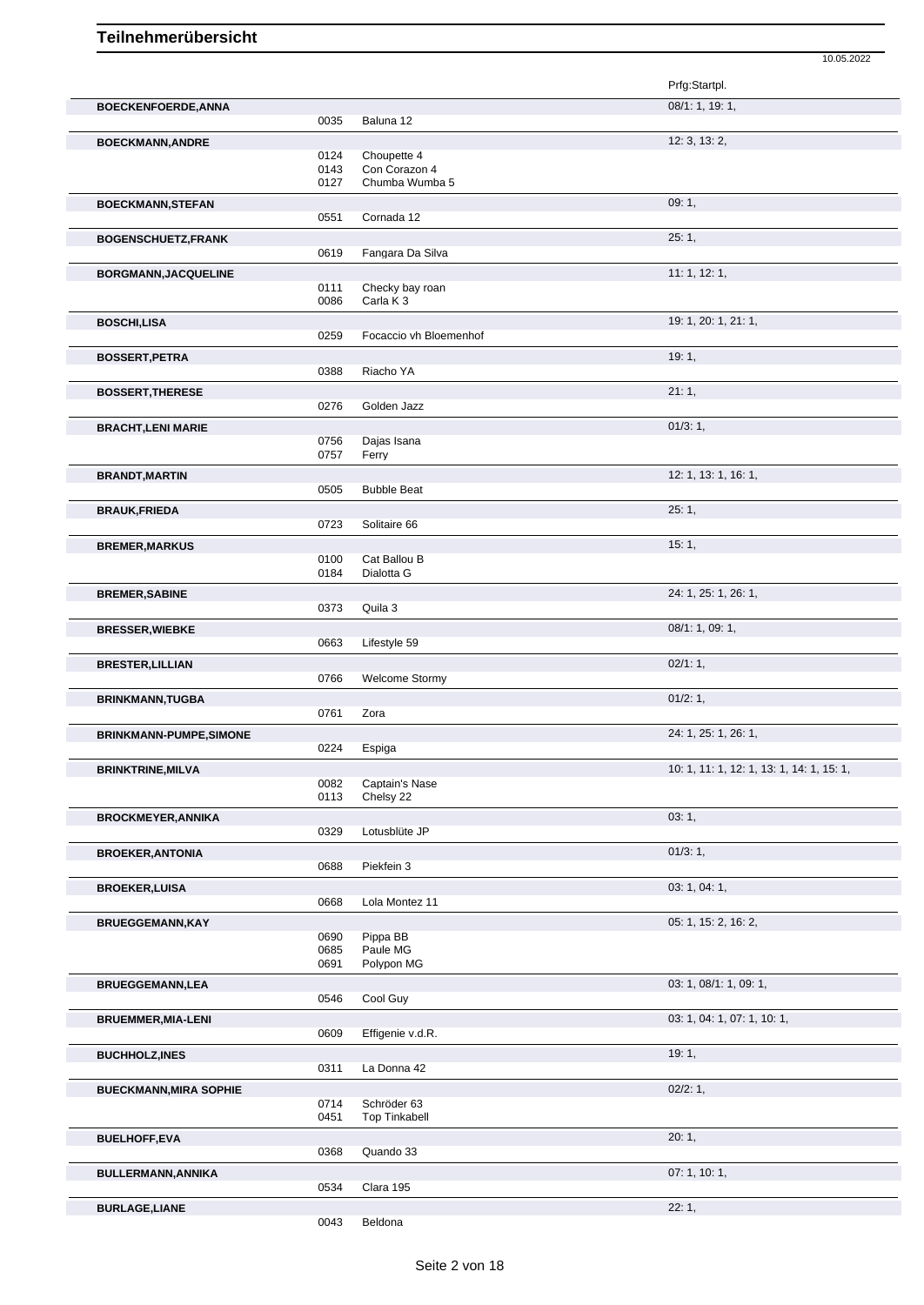|                                |              |                          | Prfg:Startpl.                            |
|--------------------------------|--------------|--------------------------|------------------------------------------|
| <b>BUSSMANN,LEA</b>            |              |                          | 01/3:1,                                  |
|                                | 0759         | Casssino                 |                                          |
| <b>CAPPENBERG, ANIKA</b>       | 0412         | San Lui                  | 23:1,                                    |
|                                |              |                          |                                          |
| CAPPENBERG, LUISA              | 0393         | Romyna 5                 | 24:1,                                    |
|                                |              |                          | 09: 1, 17: 1, 19: 1, 20: 1,              |
| <b>CAPPENBERG, STEFAN</b>      | 0686         | Philippa D               |                                          |
|                                | 0717         | Sir Riccy                |                                          |
| <b>CARBOTTI, MARISA LUCIA</b>  |              |                          | 05: 1, 08/1: 1, 09: 1, 11: 1, 12: 1, 13: |
|                                |              |                          | 1,                                       |
|                                | 0307<br>0112 | Kintra<br>Cheeky Charlie |                                          |
|                                | 0203         | Donna Delavega           |                                          |
|                                | 0077         | Capicella R              |                                          |
| <b>CHRISTENSEN, LENA MARIE</b> |              |                          | 20:1,                                    |
|                                | 0705         | Rossy Rebel              |                                          |
| <b>CHRISTIAANS, LARA MARIA</b> |              |                          | 25: 1, 26: 1,                            |
|                                |              |                          |                                          |
| <b>CORDES, BRITTA</b>          |              |                          | 22:1,                                    |
|                                | 0273         | Genteel Affair           |                                          |
| <b>CORNELIUS, NADJA</b>        | 0457         | Vaviva                   | 12:1,                                    |
|                                |              |                          |                                          |
| <b>COSTA, SIMONE</b>           | 0734         | Tamanga P                | 05: 2, 06: 1, 08/2: 1, 10: 1, 11: 1,     |
|                                | 0478         | Amani von Alfen          |                                          |
|                                | 0552         | Costa's Looping Loui     |                                          |
| <b>DANN, MONA</b>              |              |                          | 11:1, 12:1,                              |
|                                | 0135         | Clooney 49               |                                          |
|                                | 0133         | Clearrado                |                                          |
| DECKERT, MARIA                 |              |                          | 08/2: 1, 21: 1,                          |
|                                | 0662         | Lampenfieber K           |                                          |
| DEIPENBROCK, PIA               | 0579         | Dark Secret Forever      | 08/2: 1, 09: 1,                          |
|                                | 0544         | Cookie Sunshine          |                                          |
|                                | 0584         | Delphi E                 |                                          |
| DEITERMANN, JULIA              |              |                          | 23:1,                                    |
|                                | 0601         | Dream of Dance F         |                                          |
| DEPPE, ANJA                    |              |                          | 22:1,                                    |
|                                | 0247         | Fina Royal G             |                                          |
| DIBOWSKY, HENDRIK              |              |                          | 23: 1, 24: 1,                            |
|                                | 0352<br>0357 | Nerwigk D<br>Nike D      |                                          |
|                                |              |                          | 01/2:1,                                  |
| DIEKNEITE, LENA                | 0761         | Zora                     |                                          |
|                                |              |                          | 03:1,                                    |
| <b>DISTLER, LILLI</b>          | 0367         | Puck SG                  |                                          |
| DREES, ANNA                    |              |                          | 08/2: 1, 20: 1,                          |
|                                | 0189         | Die Madame Etepetete     |                                          |
| <b>DROSIHN, LISA-MARIE</b>     |              |                          | 18: 1, 25: 1, 26: 1,                     |
|                                | 0248         | Findibus W               |                                          |
|                                | 0244         | Fibonacci 26             |                                          |
|                                | 0242         | Felix W 6                |                                          |
| <b>DRUEN, MIA LOU</b>          |              |                          | 01/1:1,                                  |
|                                | 0760         | Bonnie                   |                                          |
| <b>DUST, JOHANNA</b>           | 0227         | Evoni                    | 07:1, 10:1,                              |
|                                |              |                          |                                          |
| EICHLER, LUANA                 | 0762         | Moni                     | 01/1:1,                                  |
|                                |              |                          |                                          |
| EILING, KATHRIN                | 0462         | Viva Colonia             | 08/1: 1, 09: 1,                          |
|                                |              |                          |                                          |
| ENGELHARDT, SUSANNE            | 0179         | Despino DB               | 11:1, 12:1,                              |
|                                |              |                          | 21: 1, 22: 1,                            |
| <b>ENTRUP, CAROLIN</b>         | 0400         | Royal Charmant           |                                          |
| <b>ERK, GUENTER</b>            |              |                          | 07: 1, 10: 1,                            |
|                                | 0664         | Ligato 2                 |                                          |
|                                | 0548         | Cora 681                 |                                          |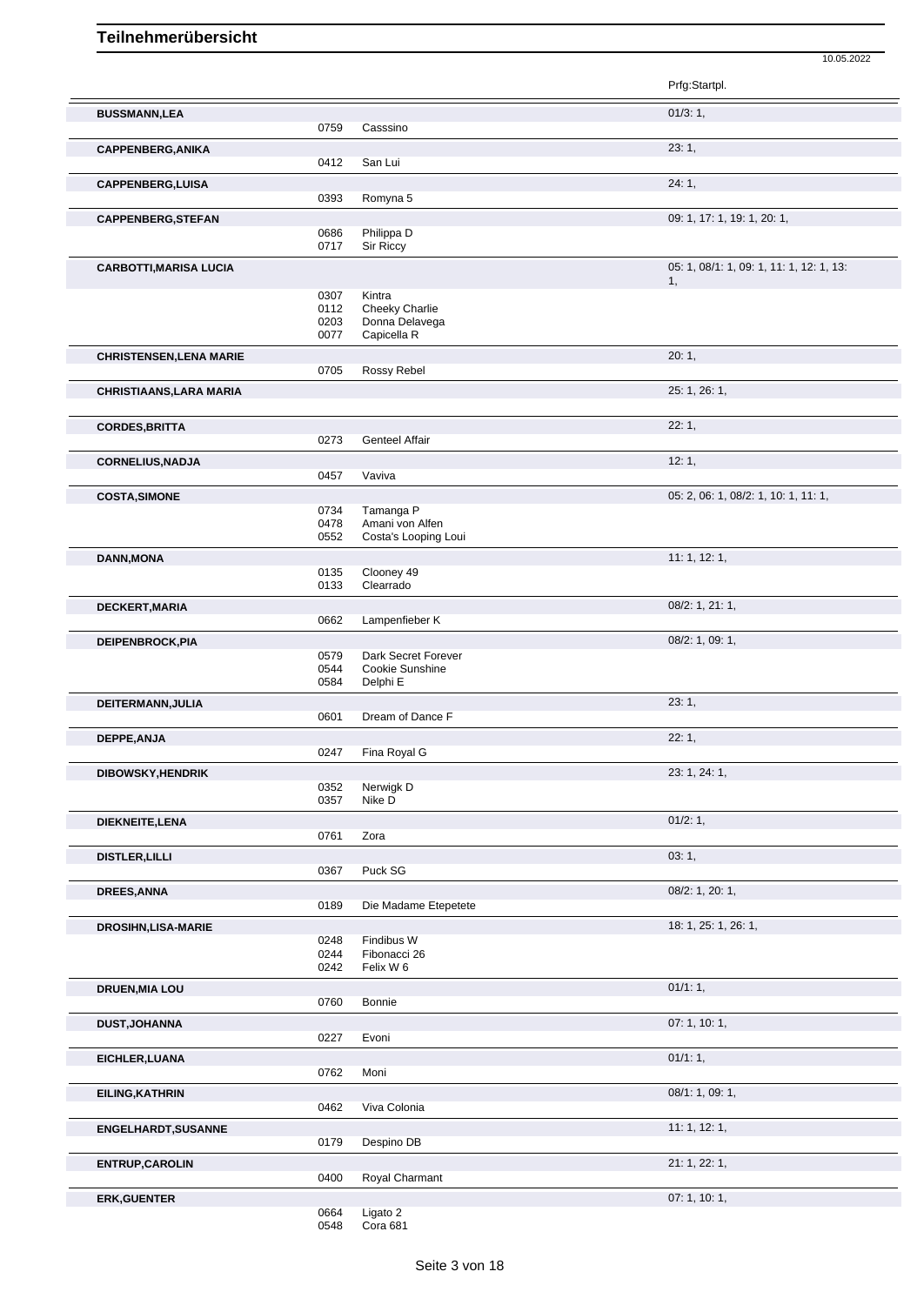|                               |              |                                  | Prfg:Startpl.                      |
|-------------------------------|--------------|----------------------------------|------------------------------------|
| <b>ERNESTI, FRAUKE</b>        |              |                                  | 22:1,                              |
|                               | 0210         | <b>Dubios</b>                    |                                    |
| <b>ESSER, VIANNE</b>          |              |                                  | 07:1,                              |
|                               | 0711         | Sang Real 2                      |                                    |
| <b>EVERSMEYER, SYLVIA</b>     |              |                                  | 19: 2, 21: 1,                      |
|                               | 0263         | Fred MS                          |                                    |
|                               | 0197         | Don Delaire                      |                                    |
| FALLENBERG, JOOST             |              |                                  | 03: 1, 07: 2, 08/1: 2, 09: 2,      |
|                               | 0651<br>0596 | High Noon 48<br>Don Carlij TF    |                                    |
|                               | 0675         | Mill's Rose                      |                                    |
| <b>FAULSTICH, EMILY</b>       |              |                                  | 07: 1, 09: 1,                      |
|                               | 0500         | <b>Berlinale D</b>               |                                    |
|                               |              |                                  | 08/2: 1, 19: 1,                    |
| FEUERHAHN, DIANA              | 0233         | Fashion Girl V                   |                                    |
|                               |              |                                  | 08/1: 1, 19: 1,                    |
| FEUERSTRAETER, FRANKA         | 0575         | Daniel's                         |                                    |
|                               | 0653         | Infinity 38                      |                                    |
| <b>FLEUTER, CELINE</b>        |              |                                  | 21:1,                              |
|                               | 0128         | Cicco Belli L                    |                                    |
| <b>FLEUTER, JOHANNA</b>       |              |                                  | 09:1,                              |
|                               | 0007         | Adriano carino                   |                                    |
|                               |              |                                  | 19:1,                              |
| <b>FLUERENBROCK, SARAH</b>    | 0460         | Versace 24                       |                                    |
|                               |              |                                  |                                    |
| <b>FOELLMANN, NICOLE</b>      | 0293         | HK's Delightful Moment           | 20:1,                              |
|                               |              |                                  |                                    |
| <b>FOERSTER, LINDA</b>        | 0368         | Quando 33                        | 12: 1, 22: 1,                      |
|                               |              |                                  |                                    |
| <b>FOERSTER, MAREN</b>        | 0530         | Chippie 5                        | 08/2: 1, 22: 1,                    |
|                               | 0545         | Cookiedoo                        |                                    |
| FRAENZER, PIA                 |              |                                  | 08/2:1,                            |
|                               | 0604         | Du' A Bell                       |                                    |
|                               | 0716         | <b>Shirley Bassey</b>            |                                    |
| <b>FRANKE, CAROLIN MARIE</b>  |              |                                  | 04: 1, 07: 1, 10: 1, 19: 1,        |
|                               | 0314         | Lady Anne 11                     |                                    |
|                               | 0218         | Earl in Black                    |                                    |
|                               | 0396<br>0238 | Rosegarden 23<br>Feiner Fritz 16 |                                    |
|                               |              |                                  |                                    |
| <b>FRANZKE, CAROLIN</b>       |              | Cap de Villa ST                  | 06: 1, 11: 1, 14: 1, 15: 1,        |
|                               | 0076<br>0026 | Avenger 5                        |                                    |
|                               |              |                                  | 25: 1, 26: 1,                      |
| <b>FRANZKE, NICOLE</b>        | 0223         | Esperado S                       |                                    |
|                               |              |                                  | 12: 2, 14: 2,                      |
| <b>FREITAG, MEIKE</b>         | 0097         | Casper Mac Fly                   |                                    |
|                               | 0383         | Red Moon Carlos                  |                                    |
| FRENKLER DR., JAN-ERIC        |              |                                  | 25:1,                              |
|                               | 0629         | Flo's Diamond                    |                                    |
| FRENSER, MADITA               |              |                                  | 07:1, 10:1,                        |
|                               | 0192         | Dirty Dancing 41                 |                                    |
| FRENSER, MERLE                |              |                                  | 17:1,                              |
|                               | 0278         | Gorgeous Dream                   |                                    |
|                               |              |                                  | 12: 1, 13: 1,                      |
| <b>FRENZ, MARKUS</b>          | 0537         | Cocaly                           |                                    |
|                               |              |                                  |                                    |
| <b>FRIEDS, JOHANNA SOPHIE</b> | 0304         | Kastello L                       | 23:1,                              |
|                               |              |                                  |                                    |
| FROEHLIG, BRIGITTE            | 0576         | Danny Rubin J                    | 22:1,                              |
|                               |              |                                  |                                    |
| FROELICH, HANNAH              |              |                                  | 08/1: 1, 09: 1, 10: 1, 11: 1,      |
|                               | 0146<br>0023 | Contigo 47<br>Asmus A            |                                    |
|                               |              |                                  |                                    |
| <b>FROELICH, URSULA</b>       |              |                                  | 05: 1, 06: 1, 11: 1, 14: 2, 16: 1, |

10.05.2022

0330 Lubaya 5 0003 Abidos 3 0148 Cordy 9 0074 Canila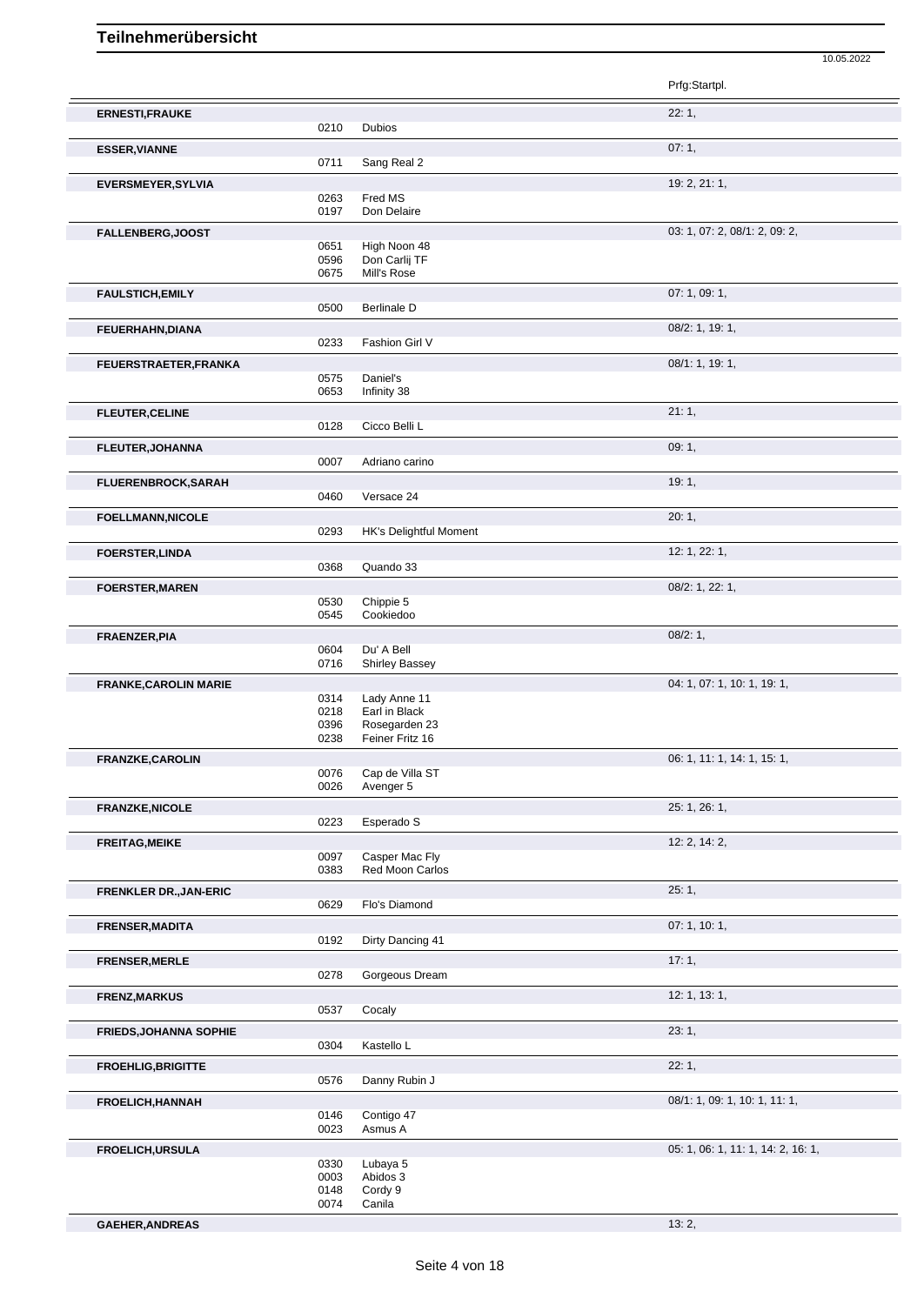Prfg:Startpl.

|                           | 0088<br>0057 | Carlos 704<br><b>Bolero KH</b> |                             |
|---------------------------|--------------|--------------------------------|-----------------------------|
|                           | 0092         | Carthenos                      |                             |
|                           | 0163         | D' Arcy                        |                             |
|                           | 0403         | Sabrina 465                    |                             |
|                           | 0183         | <b>Dialithos</b>               |                             |
|                           | 0181         | Devjani                        |                             |
|                           | 0360         | Orvin                          |                             |
|                           | 0274         | Geraldine 199                  |                             |
|                           | 0065         | Caertino                       |                             |
|                           | 0421         | Serafina 83                    |                             |
|                           | 0355         | Nicola 37                      |                             |
|                           | 0136         | Coco Chanel 296                |                             |
|                           | 0094         | Casalita 10                    |                             |
|                           | 0361         | Otares                         |                             |
|                           | 0286         | Happy Bay                      |                             |
|                           |              |                                |                             |
| <b>GERDEMANN, MARCUS</b>  | 0407         | Sam 1033                       | 14:1,                       |
| <b>GERNHOLT, GUDRUN</b>   |              |                                | 17: 1, 18: 1, 22: 1, 23: 1, |
|                           | 0738         | Valido's Black Pearl G         |                             |
|                           | 0740         | Valido's Grey Star G           |                             |
|                           | 0503         | Blackburn AT G                 |                             |
|                           | 0602         | Dreiklang's Highlight AT       |                             |
|                           | 0739         | Valido's Grey l'Amour G        |                             |
|                           | 0606         | Dutchman AT                    |                             |
|                           | 0744         | Velvet Black G                 |                             |
|                           | 0646         | Grimaldi 90                    |                             |
|                           | 0635         | Frascari ATG                   |                             |
|                           | 0600         | Dos Mas G                      |                             |
|                           |              |                                | 19: 1, 21: 1,               |
| <b>GERSMANN, ANKE</b>     | 0386         | Revolution 18                  |                             |
|                           |              |                                |                             |
| <b>GIELEN, PAULA</b>      | 0034         | <b>Balou Barcadi</b>           | 10:1, 11:1,                 |
|                           |              |                                |                             |
| <b>GIESECK, STELLA</b>    |              |                                | 18: 2, 23: 1, 24: 1,        |
|                           | 0404         | Saffira 2                      |                             |
|                           | 0260         | Franz Lloyd                    |                             |
|                           | 0380         | Rani 54                        |                             |
| GIESKE, CAROLINE          |              |                                | 09:1,                       |
|                           | 0563         | Cupcake 10                     |                             |
| GOCKEL, KARLOTTA-FEE      |              |                                | 08/1: 1, 09: 1,             |
|                           |              |                                | 07: 1, 13: 1,               |
| <b>GOHMANN,LYNN</b>       | 0642         | Golden Whipnay                 |                             |
|                           | 0692         | Primavera 71                   |                             |
|                           |              |                                |                             |
| <b>GRAU, STEPHANIE</b>    |              |                                | 23:1,                       |
|                           | 0448         | Sweet Sensation 5              |                             |
| <b>GREUNE, JANA</b>       |              |                                | 17: 2,                      |
|                           | 0740         | Valido's Grey Star G           |                             |
|                           | 0602         | Dreiklang's Highlight AT       |                             |
|                           | 0739         | Valido's Grey l'Amour G        |                             |
|                           | 0606         | Dutchman AT                    |                             |
|                           | 0646         | Grimaldi 90                    |                             |
|                           | 0635         | Frascari ATG                   |                             |
|                           | 0600         | Dos Mas G                      |                             |
|                           | 0676         | Naldo G                        |                             |
|                           | 0603         | Dschin Tonic G                 |                             |
|                           | 0585         | Desacato G                     |                             |
|                           |              |                                | 22:1,                       |
| <b>GROENER, KATHARINA</b> | 0275         | Golden Bear                    |                             |
|                           |              |                                |                             |
| <b>GRUNERT, JULIA</b>     |              |                                | 17:1,                       |
|                           | 0262         | Fräulein Feline 3              |                             |
| <b>HABROCK,LEONIE</b>     |              |                                | 23:1,                       |
|                           | 0447         | Sweet Heart 9                  |                             |
| HAHNE, ANDREA             |              |                                | 24: 1, 25: 1,               |
|                           | 0030         | Badira 3                       |                             |
|                           | 0053         | <b>Bidi Badu</b>               |                             |
|                           |              |                                |                             |
| HAHNE, JONA               |              |                                | 01/1:1,                     |
|                           | 0760         | Bonnie                         |                             |
| <b>HANEBRINK, DARIA</b>   |              |                                | 03: 1, 17: 1,               |
|                           | 0470         | Zina HH                        |                             |
| <b>HARHOFF, DIANA</b>     |              |                                |                             |
|                           |              |                                | 21:1,                       |
|                           | 0748         | Zalandos Zina                  |                             |
| HARTFIEL, UTE             |              |                                | 19: 1, 20: 1, 22: 1,        |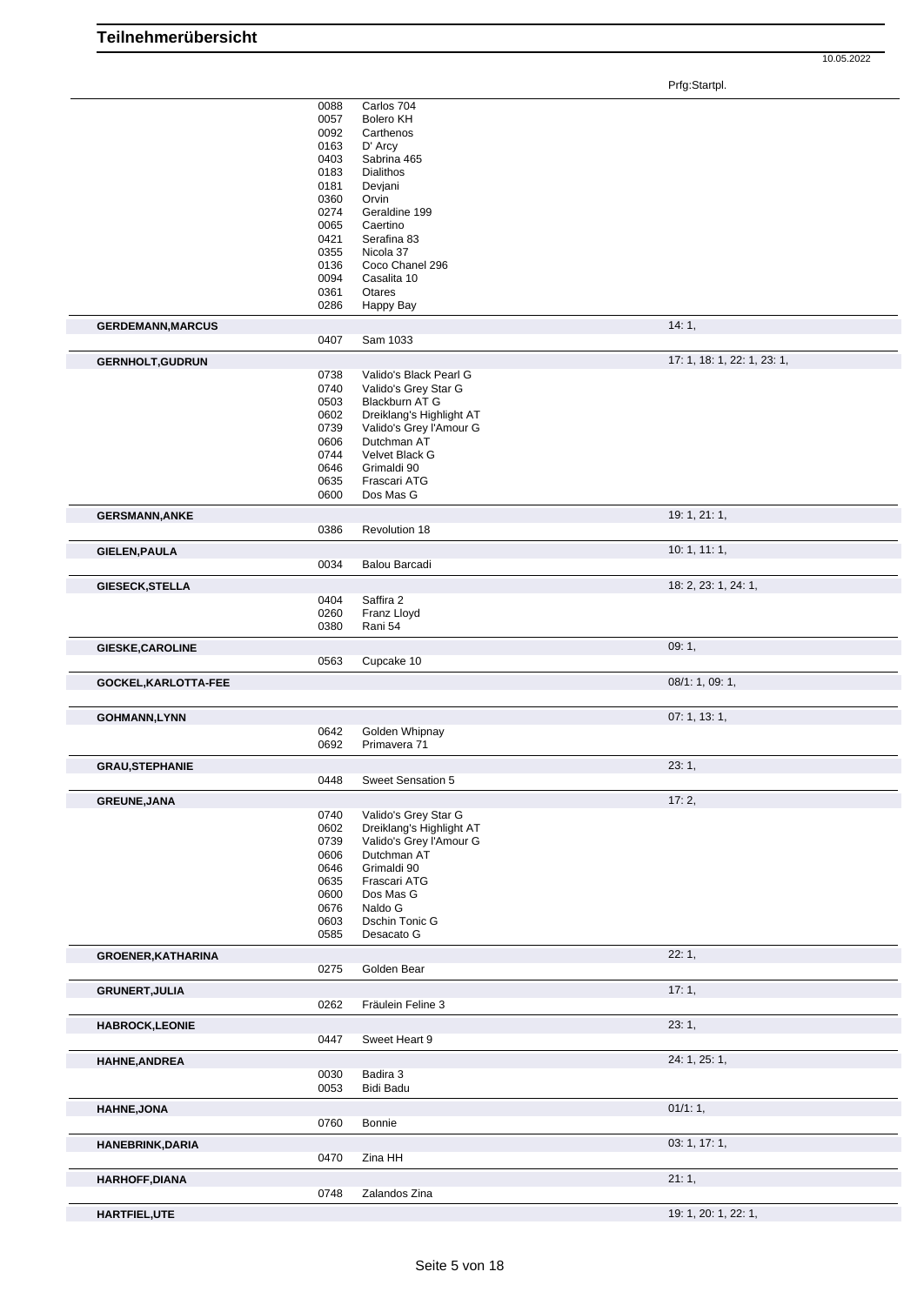|                               |              |                             | Prfg:Startpl.                                  |
|-------------------------------|--------------|-----------------------------|------------------------------------------------|
|                               | 0257         | Florencia 47                |                                                |
|                               | 0031         | Baila 12                    |                                                |
| HARTKAMP, MADITA              |              |                             | 01/1:1,                                        |
|                               | 0759         | Casssino                    |                                                |
|                               | 0763         | Püppi                       |                                                |
| HASSENBUERGER, ANDREAS        |              |                             | 06:1,                                          |
|                               | 0477         | Amanda 306                  |                                                |
|                               |              |                             |                                                |
| <b>HATTEBIER, CARINA</b>      |              |                             | 24: 1, 25: 1, 26: 1,                           |
|                               | 0727<br>0473 | Sternenfänger 4<br>Ainé S   |                                                |
|                               |              |                             |                                                |
| <b>HAWIGHORST, MARVIN</b>     |              |                             | 11: 1, 13: 3, 14: 3, 15: 2, 16: 2,             |
|                               | 0309         | La Coriana 2                |                                                |
|                               | 0102<br>0131 | Catar 3<br>Claire Gaby      |                                                |
|                               | 0272         | Galaski                     |                                                |
|                               | 0308         | Knightsbridge Rebel         |                                                |
|                               | 0306         | Keylinda                    |                                                |
|                               | 0283         | Great Günther               |                                                |
| <b>HAWIGHORST, MAX</b>        |              |                             | 03: 1, 07: 1, 08/1: 1, 09: 1,                  |
|                               | 0308         | Knightsbridge Rebel         |                                                |
|                               | 0283         | Great Günther               |                                                |
|                               |              |                             | 08/2: 1, 09: 1,                                |
| <b>HEICKMANN, JANINE</b>      | 0139         | Colina K                    |                                                |
|                               |              |                             |                                                |
| <b>HEIDRICH, PIA</b>          |              |                             | 03: 1, 19: 1,                                  |
|                               | 0659         | Just Amber                  |                                                |
| <b>HEIDSCHUSTER, PETRA</b>    |              |                             | 23:1,                                          |
|                               | 0730         | Sunshow T                   |                                                |
| <b>HEIMANN, SOPHIA</b>        |              |                             | 07:1,                                          |
|                               | 0317         | Leonita 5                   |                                                |
|                               |              |                             |                                                |
| <b>HEISE, JONA SOPHIE</b>     |              |                             | 07: 1, 08/1: 1, 09: 1, 10: 1, 19: 1, 20:<br>1, |
|                               | 0038         | <b>Baronesse Burlington</b> |                                                |
|                               |              |                             |                                                |
| <b>HELLER, JULIA</b>          |              |                             | 20: 1, 21: 1,                                  |
|                               | 0049         | Benchello                   |                                                |
| <b>HELLING, JENNIFER RITA</b> |              |                             | 20: 2, 22: 1,                                  |
|                               | 0638         | Freedom of the Seas         |                                                |
|                               | 0678         | Never of Nightingale        |                                                |
|                               | 0721         | Sir Watson H                |                                                |
| <b>HELLINGE,EDDA</b>          |              |                             | 09: 1, 11: 1, 12: 1, 13: 1,                    |
|                               | 0683         | Palermo 253                 |                                                |
|                               | 0696         | Queen NB                    |                                                |
|                               | 0508<br>0589 | Caio NB                     |                                                |
|                               |              | Dibadu's Secret             |                                                |
| <b>HENGELBROCK, WIEBKE</b>    |              |                             | 07: 1, 08/2: 1, 09: 1, 10: 1,                  |
|                               | 0040         | Bayon 2                     |                                                |
| <b>HERR, ALLEGRA</b>          |              |                             | 07: 1, 10: 1, 11: 1,                           |
|                               | 0324         | Liverpool 66                |                                                |
| <b>HERRMANN, SONJA</b>        |              |                             | 08/2: 1, 09: 1,                                |
|                               | 0270         | Fürst Flummy                |                                                |
|                               |              |                             | 04:1,                                          |
| HERTE, ANNALENA               | 0496         | Bella 1050                  |                                                |
|                               |              |                             |                                                |
| <b>HERTE, SILVIA</b>          |              |                             | 22:1,                                          |
|                               | 0089         | Carlos S 4                  |                                                |
| <b>HILLEBRAND, INGA</b>       |              |                             | 21:1,                                          |
|                               | 0605         | Dünentänzer                 |                                                |
| <b>HILLEMEIER, LUISA</b>      |              |                             | 03: 1, 08/1: 1, 22: 1, 23: 1,                  |
|                               | 0205         | Double Moon Ray             |                                                |
|                               | 0222         | Espasito 2                  |                                                |
| <b>HILLEMEIER, MARIE</b>      |              |                             | 03: 1, 08/1: 1, 09: 1,                         |
|                               | 0428         | Simao 3                     |                                                |
|                               |              |                             |                                                |
| HOBERG, SOPHIA                |              |                             | 22:1,                                          |
|                               | 0636         | Frau Holle 19               |                                                |
| HOELSCHER, MAREIKE            |              |                             | 08/1: 1, 09: 1,                                |
|                               | 0084         | Carella 8                   |                                                |
| HOLLMANN, KRISTINA            |              |                             | 13: 1, 14: 1, 15: 1,                           |
|                               | 0553         | Covent Garden 5             |                                                |
|                               | 0511         | Calle 113                   |                                                |
|                               |              |                             | 11:1, 12:1,                                    |
| <b>HOMBERG, MARCUS</b>        | 0529         | Chiandro pur Emotion        |                                                |
|                               |              |                             |                                                |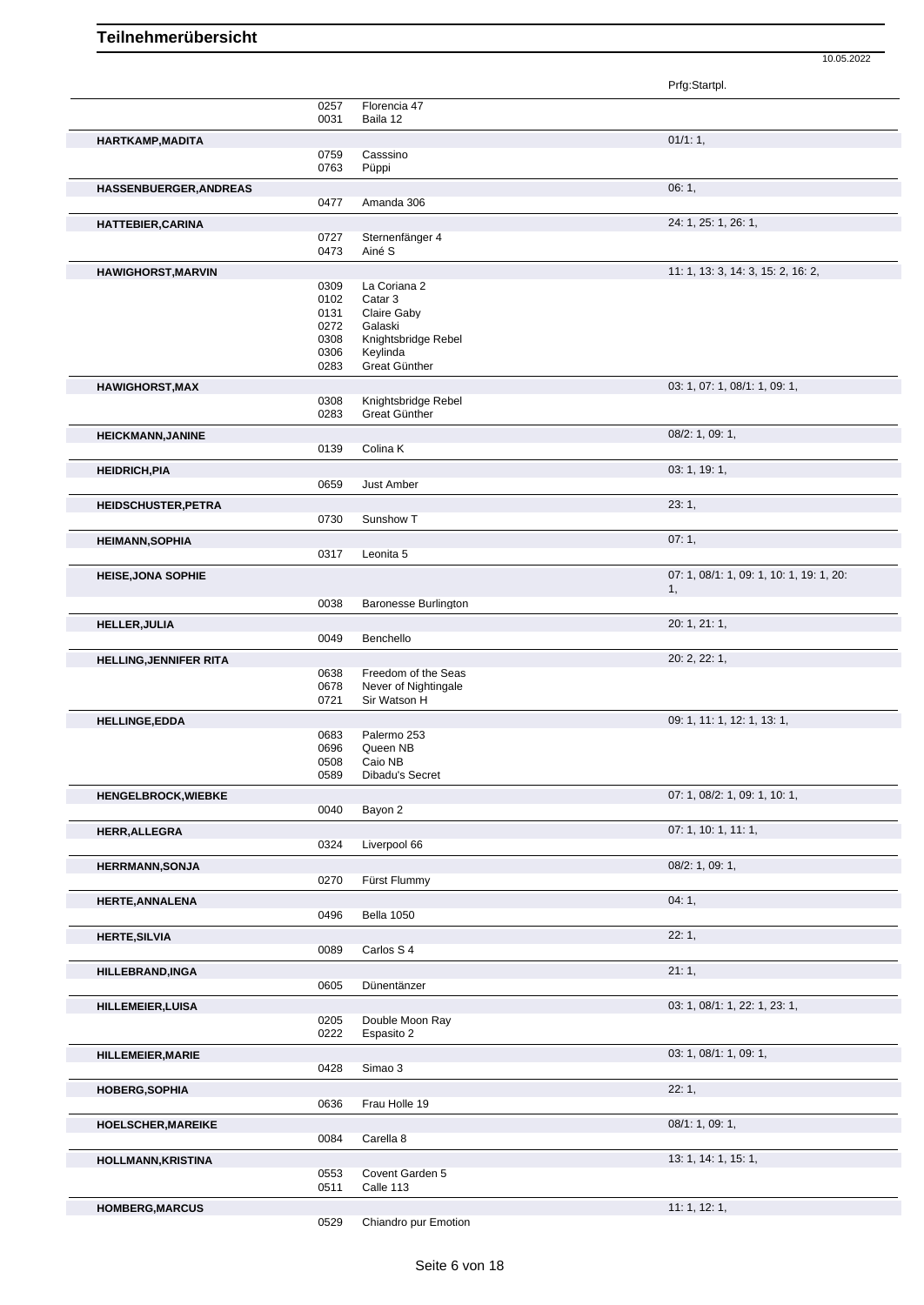|                                 |              |                          | Prfg:Startpl.               |
|---------------------------------|--------------|--------------------------|-----------------------------|
| HORSTMANN, ANDRE                |              |                          | 05:2,                       |
|                                 | 0145         | Concorda 2               |                             |
|                                 | 0476         | All my Hope 4            |                             |
|                                 | 0214         | Duloc's Farquaad         |                             |
| <b>HORSTMANN, ANNE</b>          |              |                          | 25: 2, 26: 2,               |
|                                 | 0670         | Lord Liberty - H         |                             |
|                                 | 0583         | Delay - H                |                             |
|                                 | 0572         | Danciana W               |                             |
|                                 |              |                          | 12: 1, 14: 1,               |
| <b>HUELSKOETTER, DIRK</b>       | 0227         | Evoni                    |                             |
|                                 |              |                          |                             |
| HUELSMANN, ANNIKA               |              |                          | 21:1,                       |
|                                 | 0254         | <b>Fleur Dansante</b>    |                             |
| HUESEMANN, CATALINA             |              |                          | 20:1,                       |
|                                 | 0767         | <b>Baila's Bently</b>    |                             |
|                                 |              |                          |                             |
| HUMMELS, LILLY LUANA            |              |                          | 01/3:1,                     |
|                                 | 0758         | Afrika                   |                             |
| <b>HUNDT, ANNE KATRIN</b>       |              |                          | 25:1,                       |
|                                 | 0737         | Torrente de Madee        |                             |
| <b>JANSEN, THESS</b>            |              |                          | 11: 1, 12: 1, 13: 1,        |
|                                 | 0654         | Ingmar's Diamond         |                             |
|                                 |              |                          |                             |
| JEILER, JULIANE                 |              |                          | 19: 1, 21: 1,               |
|                                 | 0402         | Ruby WW                  |                             |
| JOHANNFUNKE, STEFANIE           |              |                          | 14: 1, 15: 1,               |
|                                 | 0467         | Why not Wizzy            |                             |
|                                 |              |                          |                             |
| JORDAN, MICHAELA                |              |                          | 17: 1, 18: 1, 24: 1, 25: 2, |
|                                 | 0119<br>0667 | Chicolino 23<br>Livius K |                             |
|                                 | 0417         | Sarenza                  |                             |
|                                 | 0200         | Don Jordi 3              |                             |
|                                 |              |                          |                             |
| JUNKER, DANIELA                 |              |                          | 17:1,                       |
|                                 | 0574         | Dangerous Boy            |                             |
| KAESE, SVENJA ALEXANDRA         |              |                          | 24:1,                       |
|                                 | 0746         | Vitali S                 |                             |
| <b>KALTHOFF,LEONIE</b>          |              |                          | 12: 1, 13: 1,               |
|                                 | 0347         | <b>Mylady Maira</b>      |                             |
|                                 |              |                          |                             |
| KAPPELHOFF, CARLA HENRIETTE     |              |                          | 02/2:1,                     |
|                                 | 0755         | Salvador's Shooting Star |                             |
| <b>KASPER, DANIELA</b>          |              |                          | 25: 1, 26: 1,               |
|                                 | 0160         | Cute Summerwine de luxe  |                             |
|                                 |              |                          | 01/3:1,                     |
| <b>KASUMOVIC, NAJLA</b>         | 0758         | Afrika                   |                             |
|                                 |              |                          |                             |
| <b>KEIMEIER, JANA</b>           |              |                          | 21:1,                       |
|                                 | 0701         | Ricky Lee 2              |                             |
| <b>KELKER, LISANNE</b>          |              |                          | 19: 1, 21: 1,               |
|                                 | 0468         | Willow 257               |                             |
|                                 | 0381         | Rascalina HS             |                             |
|                                 | 0301         | Jheronimus               |                             |
|                                 | 0282         | Graniti's Glöckchen      |                             |
|                                 | 0395         | Rosalie 274              |                             |
| <b>KEMPFER, KATHRIN</b>         |              |                          | 14:1, 16:1,                 |
|                                 | 0144         | Con Silva                |                             |
|                                 | 0115         | Chiara 375               |                             |
|                                 |              |                          | 11: 1, 12: 1,               |
| <b>KESLER, FRANZISKA</b>        |              |                          |                             |
|                                 | 0343         | Montelina 5              |                             |
| KIESLICH, ANNALENA              |              |                          | 19:1,                       |
|                                 | 0215         | Dumbledore 93            |                             |
| KIMMEYER, MATTHIAS              |              |                          | 07:1,09:1,                  |
|                                 | 0016         | Antano 10                |                             |
|                                 |              |                          |                             |
| KINZINGER, MARIE                |              |                          | 19:1,                       |
|                                 | 0452         | Toska 121                |                             |
|                                 | 0001         | A la Erster SB           |                             |
| <b>KLEINE BECKMANN, MELANIE</b> |              |                          | 23: 1, 24: 1, 25: 1,        |
|                                 | 0288         | HB Daim                  |                             |
|                                 |              |                          | 02/1:1,                     |
| KLUECK, SARAH                   |              | Polly                    |                             |
|                                 | 0764<br>0765 | Smartie                  |                             |
|                                 |              |                          |                             |
| <b>KLUESENER, EMMA</b>          |              |                          | 08/1: 1, 09: 1,             |
|                                 | 0116         | Chica KB                 |                             |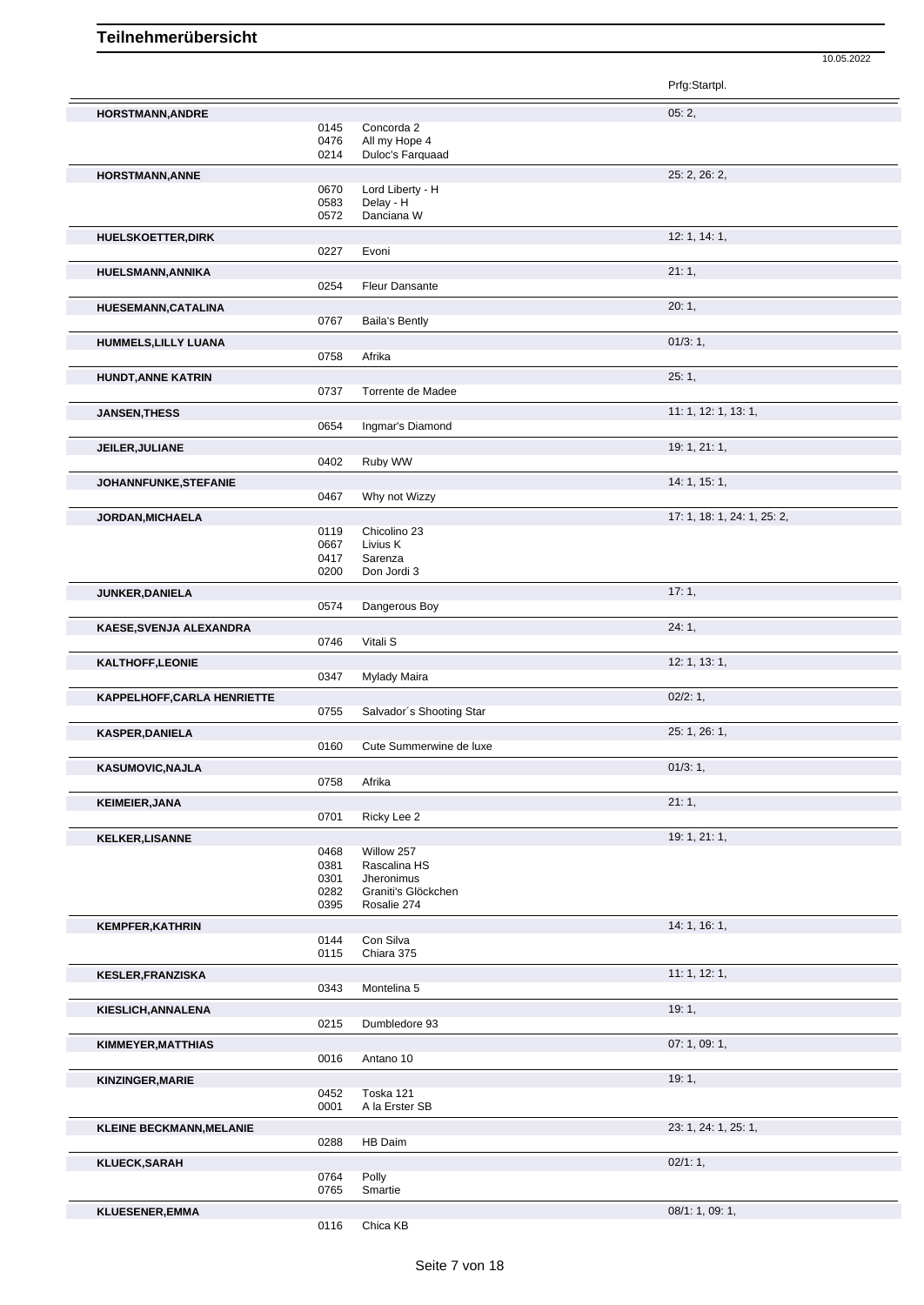|                               |              |                                   | Prfg:Startpl.               |
|-------------------------------|--------------|-----------------------------------|-----------------------------|
| KNAPPHEIDE, TANJA             |              |                                   | 07: 1, 08/2: 1, 09: 1,      |
|                               | 0718         | Sir Sidney 4                      |                             |
| KOCH, LINA                    | 0341         | Messenger's Golden Boy            | 11:1,                       |
| KOPTON, PATRICIA              |              |                                   | 02/1:1,                     |
|                               | 0770         | Strawberry Girl                   |                             |
| KOTTENSTEDDE, FRANZISKA       |              |                                   | 19: 1, 20: 1,               |
|                               | 0315         | Lance van de Bresser              | 07:1,                       |
| KOTTLARZ, EILEEN              | 0104         | Chakkolo W                        |                             |
| <b>KRASSORT, JASMIN</b>       |              |                                   | 07: 1, 10: 1, 11: 1,        |
|                               | 0728         | Stolzi 3                          |                             |
| <b>KREBBER, LOTTA MATILDA</b> | 0362         | Pacero 2                          | 03: 1, 07: 1, 08/1: 1,      |
| <b>KREUTZER, YVONNE</b>       |              |                                   | 11:1, 19:1,                 |
|                               | 0522         | Carlotta VF                       |                             |
| <b>KRIMPHOVE, IDA</b>         |              |                                   | 25: 1, 26: 1,               |
|                               | 0359         | Ornello                           |                             |
| <b>KRIMPHOVE, LENA</b>        | 0758         | Afrika                            | $01/3:1$ ,                  |
| <b>KROEGER, ANIKA</b>         |              |                                   | 18:1,                       |
|                               | 0425         | Siiri S                           |                             |
| KRUSE-RASMUSSEN, CAMILLA      |              |                                   | 14: 1, 15: 1,               |
|                               | 0647<br>0517 | Gulliver 158<br>Canturo 10        |                             |
| KUEHN, NATALIE                |              |                                   | 25: 1, 26: 1,               |
|                               | 0173         | De Luca 10                        |                             |
| KUELKER, EMILIE               | 0424         |                                   | 17:1,                       |
|                               |              | Shooting Star 35                  | 25:1,                       |
| <b>KUEPER, CINDY</b>          | 0080         | Captain Blaubär N                 |                             |
| <b>KUHLMANN,LUCA MARIE</b>    |              |                                   | 05: 1, 08/2: 1,             |
|                               | 0064         | Cadofino                          |                             |
| KUHLMANN, NAIKE               | 0669         | Lord Candillo                     | 12:1,                       |
| <b>KUHN, ALICIA</b>           |              |                                   | 18:1,                       |
|                               | 0211         | Duchesse de couleur               |                             |
|                               | 0206         | Dr. Dolittle 15                   |                             |
| KULKE, SARAH                  | 0195         | Dolly 432                         | 22:1,                       |
|                               | 0413         | San Rubina                        |                             |
| KURRELMEYER, ANGELIKA         |              |                                   | 23:1,                       |
|                               | 0429         | Sint Maarten 3                    | 06: 1, 08/2: 1,             |
| LACKENBERG, ANNE              | 0566         | Cyrill Matou                      |                             |
| LACKENBERG, JUTTA             |              |                                   | 05: 1, 06: 1, 12: 1, 13: 1, |
|                               | 0547<br>0566 | Cooper LA<br>Cyrill Matou         |                             |
|                               | 0524         | Caya LA                           |                             |
| <b>LANDERMANN, LUCY ELISA</b> |              |                                   | 08/1: 2, 09: 1, 11: 1,      |
|                               | 0660<br>0666 | Koko Chanell<br>Little Miss May   |                             |
|                               | 0672         | Mary Poppins 88                   |                             |
| <b>LANGBEIN, LARISSA</b>      |              |                                   | 17:1,                       |
|                               | 0607         | Dynamic Dakato                    |                             |
| <b>LANGER, AILEEN</b>         | 0153         | Costa 63                          | 10: 1, 11: 1, 12: 1,        |
| <b>LAUKEMPER, VERA</b>        |              |                                   | 19:1,                       |
|                               | 0146         | Contigo 47                        |                             |
| <b>LAUMEIER, HEDWIG</b>       |              |                                   | 23:1,                       |
|                               | 0366         | Prinz Poldi 18                    |                             |
| LEHNERT, ALICIA               | 0340         | Merano 193                        | 18: 1, 20: 1, 21: 1,        |
| <b>LEIFELD, MARION</b>        |              |                                   | 08/2: 1, 09: 1, 19: 1,      |
|                               | 0573<br>0719 | Dancing Dream 24<br>Sir Snoopy 10 |                             |
|                               |              |                                   |                             |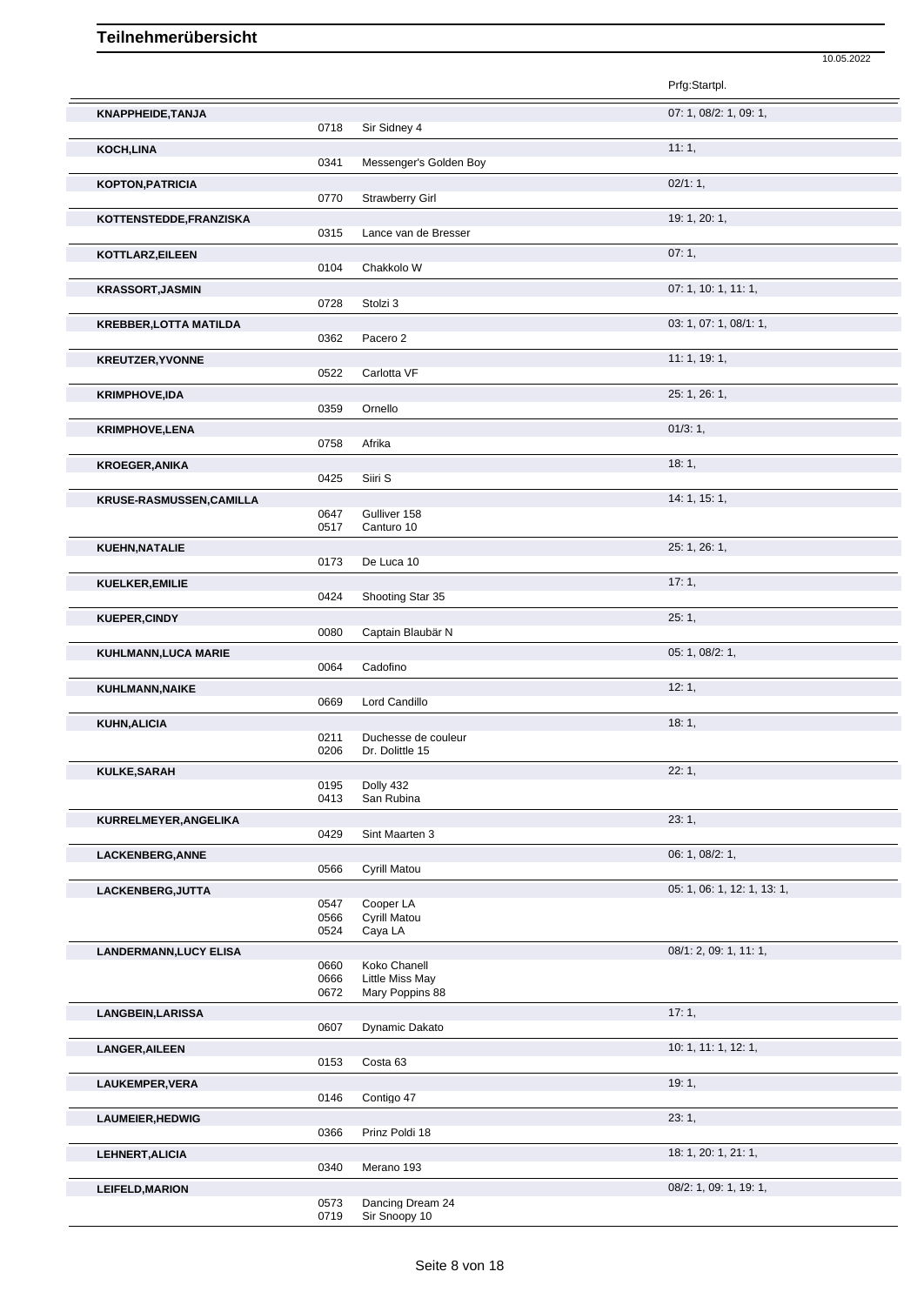Prfg:Startpl. **LEISENTRITT,ANN-KATHRIN** 25: 1, 26: 1, 0401 Royal Flasky Jack **LEUKER,JANKA ELISABETH** 07: 1, 10: 1, 0405 Sally 779<br>0022 Artus the Artus the King **LILIENBECKER, DENNIS** 14: 1, 16: 1, 16: 1, 16: 1, 16: 1, 16: 1, 16: 1, 16: 1, 16: 1, 16: 1, 16: 1, 16: 1, 16: 1, 16: 1, 16: 1, 16: 1, 16: 1, 16: 1, 16: 1, 16: 1, 16: 1, 16: 1, 16: 1, 16: 1, 16: 1, 16: 1, 16: 1, 16: 1, 16: 0751 Zingst 2 0591 Diego 502<br>0512 Calvados I 0512 Calvados Royal<br>0595 Dobby Li 0595 Dobby Li<br>0528 Champag 0528 Champagner Charlie<br>0299 Ironsina 2 Ironsina 2 **LINDSTEDT,LISA-CHRISTIN** 13: 1, 14: 1, 16: 1, 0319 Linnify<br>0018 Anton ( 0018 Anton 664<br>0159 Cupido 89 Cupido 89 **LINNING,LUCIE** 03: 1, 08/1: 1, Caja 41 **LUEBKE,LEONIE** 25: 1, 26: 1, Samurai-Rock 0485 Armani-Dylong **LUECKEMEYER,CORINNA** 11: 1, 0623 Finesse 367 **LUETGEMUELLER,ANGELA** 25: 1, 26: 1, 0525 Caytani **LUETH,ALEXANDRA** 05: 1, 06: 2, 13: 1, 16: 1, 0677 Navoca<br>0562 Cunning 0562 Cunningham 2<br>0704 Rohmann HH 0704 Rohmann HH<br>0700 Ramina SE 0700 Ramina SE<br>0549 Coradina 10 0549 Coradina 10<br>0567 Czwergy 0567 Czwergy<br>0474 Aktions N Aktions Moonlight **LUETKE HARMANN,REINHARD** 0736 Tip Top 35 06: 2, 06: 2, 06: 2, 06: 2, 06: 2, 06: 2, 06: 2, 06: 2, 06: 2, 06: 2, 06: 2, 06: 2, 06: 2, 06: 2, 06: 2, 06: 2, 06: 2, 06: 2, 06: 2, 06: 2, 06: 2, 06: 2, 06: 2, 06: 2, 05: 2, 06: 2 0736 Tip Top 35<br>0181 Devjani 0181 Devjani<br>0360 Orvin 0360 Orvin<br>0620 Fein o 0620 Fein gemacht 3<br>0509 Calandria BS 0509 Calandria BS<br>0274 Geraldine 199 0274 Geraldine 199<br>0065 Caertino 0065 Caertino<br>0421 Serafina 0421 Serafina 83<br>0527 Chacoon's A Chacoon's As 0538 Coeur de Carl 0355 Nicola 37 0680 Nico 1504<br>0136 Coco Char Coco Chanel 296 0094 Casalita 10 0361 Otares<br>0694 Quarkb 0694 Quarkbällchen 4<br>0539 Colani 78 0539 Colani 78<br>0475 Alabama 0475 Alabama 75<br>0286 Happy Bay 0286 Happy Bay<br>0480 Anton D Anton D **LUETZOW,LOUISE** 02/1: 1, 0761 Zora<br>0763 Püpp Püppi **MAIER, PATRICIA** 11: 1, 14: 1, 14: 1, 14: 1, 16: 1, 14: 1, 16: 1, 16: 1, 16: 1, 16: 1, 16: 1, 16: 1, 16: 1, 16: 1, 16: 1, 16: 1, 16: 1, 16: 1, 16: 1, 16: 1, 16: 1, 16: 1, 16: 1, 16: 1, 16: 1, 16: 1, 16: 1, 16: 1, 16: 1, 1 Emil M 2 **MANTIKOWSKI,MELINA** 0279 Grace 456 **CONSERVITY OF A CONSTRUENT OF A CONSTRUENT OF A CONSTRUENT OF A CONSTRUENT** OF A CONSTRUENT OF A CONSTRUENT OF A CONSTRUENT OF A CONSTRUENT OF A CONSTRUENT OF A CONSTRUENT OF A CONSTRUE 0279 Grace 456<br>0085 Carino 655 0085 Carino 655<br>0156 Crazy Boy 0156 Crazy Boy 22<br>0020 Apollon 39 Apollon 39 **MAREK,LUISE** 11: 1, 0240 Feline 132 **MATHMANN,ELLEN** 07: 1, 10: 1, 0078 Capri K Capri K **MAULL,LENA MARIE** 20: 1, 21: 1, 0178 Despina 44 **MEHRINGSKOETTER,SOPHIA** 19: 1, 0631 Florentina 108 **MEIER ZU GREFFEN,BIRTE 14: 1, 15: 1, 16: 1, 16: 1, 16: 1, 16: 1, 16: 1, 16: 1, 16: 1, 16: 1, 16: 1, 16: 1, 16: 1, 16: 1, 16: 1, 16: 1, 16: 1, 16: 1, 16: 1, 16: 1, 16: 1, 16: 1, 16: 1, 16: 1, 16: 1, 16: 1, 16: 1, 16: 1, 16** 

10.05.2022

0325 Loana K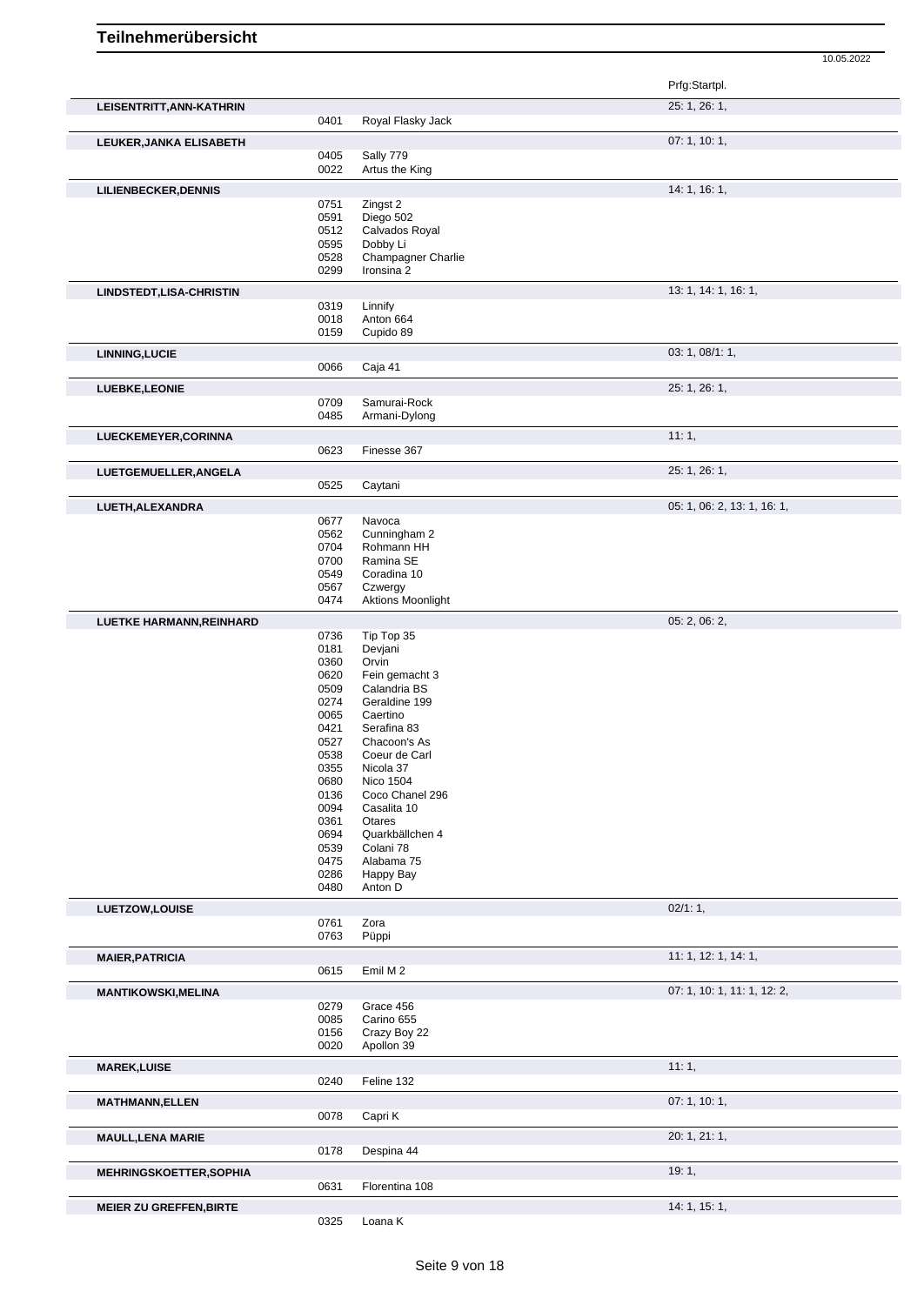10.05.2022 Prfg:Startpl. **MEIER,REINHILD** 22: 1,<br>
22: 1,<br>
22: 1, Daddy's Darling **MENDE,MAIKE** 17: 1, 18: 1, 25: 1, 0430 Sir Girovanni T<br>0167 Dan Divo<br>0236 Feine Liebe 5 0167 Dan Divo 0236 Feine Liebe 5 0232 Farinelli GH 0264 Freudentanz JS<br>0239 Feiner Ludwig R Feiner Ludwig R **MERSMANN,EMILY** 03: 1, 04: 1, 0729 Sunshine 625 **MEWIS,SIMON** 21: 1, 0075 Canturo 6<br>0174 Dear best 0174 Dear best Friend<br>0014 Amperia StG 0014 Amperia StG<br>0298 Instyle M Instyle M **MICHEEL,SOPHIA** 18: 1, Skyline K 3 **MICKE,ASTRID** 17: 1, 2006) **17: 1, 2006 17: 1, 2006 17: 1, 2006 17: 1, 2006 17: 1, 2006 17: 1,** 2006 Violena **MIELE, VIVIEN** 08/1: 1, 09: 1, 09: 1, 09: 1, 09: 1, 09: 1, 09: 1, 09: 1, 09: 1, 09: 1, 09: 1, 09: 1, 09: 1, 09: 1, 0377 Racy Attention<br>0093 Cary 4 Cary 4 **MISCHOK-KUEHNE,CARINA** 22: 1,<br>
22: 1,<br>
22: 2022 Don Winero Don Winero **MOEHL,MAJA** 23: 1, Dos Barrios **MOELLENHOFF, CHIARA** 10: 1, 20036 Bandito Bo 20036 Bandito Bo 20036 Bandito Bo 20036 Bandito Bo 20036 2014 0036 Bandito Bo<br>0157 Cuan Na G Cuan Na Grai **MOELLENHOFF,LISA** 08/1: 1,<br>
08/1: 1,<br>
0220 Emma 285 Emma 285 **MOELLER, CONSTANZE** 23: 2, 24: 2, 25: 1, 26: 1, 26: 1, 26: 1, 26: 1, 26: 1, 26: 2, 25: 2, 24: 2, 25: 1, 26: 1, 26: 1, Son'ne Süße 0390 Riverdance of Joy 0316 Laurin 145 0191 Dilana 17<br>0168 Dana 461 0168 Dana 461<br>0280 Grace De 0280 Grace Deluxe M<br>0024 Astoria F.A.H.B. 0024 Astoria F.A.H.B.<br>0436 Solveigh 16 Solveigh 16

| <b>MOELLER, TILL</b>        |                                      |                                                                                 | 05: 1, 06: 2, 11: 1, 13: 2, 14: 1, |
|-----------------------------|--------------------------------------|---------------------------------------------------------------------------------|------------------------------------|
|                             | 0305<br>0125<br>0431<br>0208<br>0324 | Keep it Blue<br>Christelle 3<br>Sir Holling<br>Dream of Holling<br>Liverpool 66 |                                    |
| <b>MOELLMANN, FLORIAN</b>   |                                      |                                                                                 | 12: 1, 13: 1, 14: 1,               |
|                             | 0375                                 | Quint von Wichenstein                                                           |                                    |
| <b>MOENNIG, ANN-KATHRIN</b> |                                      |                                                                                 | 04: 1, 19: 1,                      |
|                             | 0099                                 | Cast no Shadow 5                                                                |                                    |
| MUEHLNIKEL, SILKE           |                                      |                                                                                 | 07: 1, 10: 1,                      |
|                             | 0502                                 | Bijoux 21                                                                       |                                    |
| <b>MUELDERS, NINA</b>       |                                      |                                                                                 | 04:1,                              |
|                             | 0752                                 | Pinocchio                                                                       |                                    |
| MUELLER, ANNA-KATHARINA     |                                      |                                                                                 | 17: 1, 18: 1, 22: 1,               |
|                             | 0650                                 | <b>HET Geronimo</b>                                                             |                                    |
| MUELLER-WIELAND, ANNA       |                                      |                                                                                 | 17:1                               |
|                             | 0186                                 | Diamantifera                                                                    |                                    |
| <b>MUEMKEN, SUSANNE</b>     |                                      |                                                                                 | 25:1,                              |
|                             | 0256                                 | Floreal 7                                                                       |                                    |
| <b>MUENNICH, DARINKA</b>    |                                      |                                                                                 | 25:1,                              |
|                             | 0578                                 | Dark Rubin 6                                                                    |                                    |
| <b>NEES, CELINE</b>         |                                      |                                                                                 | 14: 1, 20: 1,                      |
|                             | 0687                                 | Pia SR                                                                          |                                    |
| <b>NEUKIRCH, SASKIA</b>     |                                      |                                                                                 | 03: 1, 19: 1, 20: 1,               |
|                             | 0032<br>0389<br>0339                 | Baily 46<br>Rionero G<br>Mayor 10                                               |                                    |
| NEUMANN, SABRINA            |                                      |                                                                                 | 20: 1, 21: 1,                      |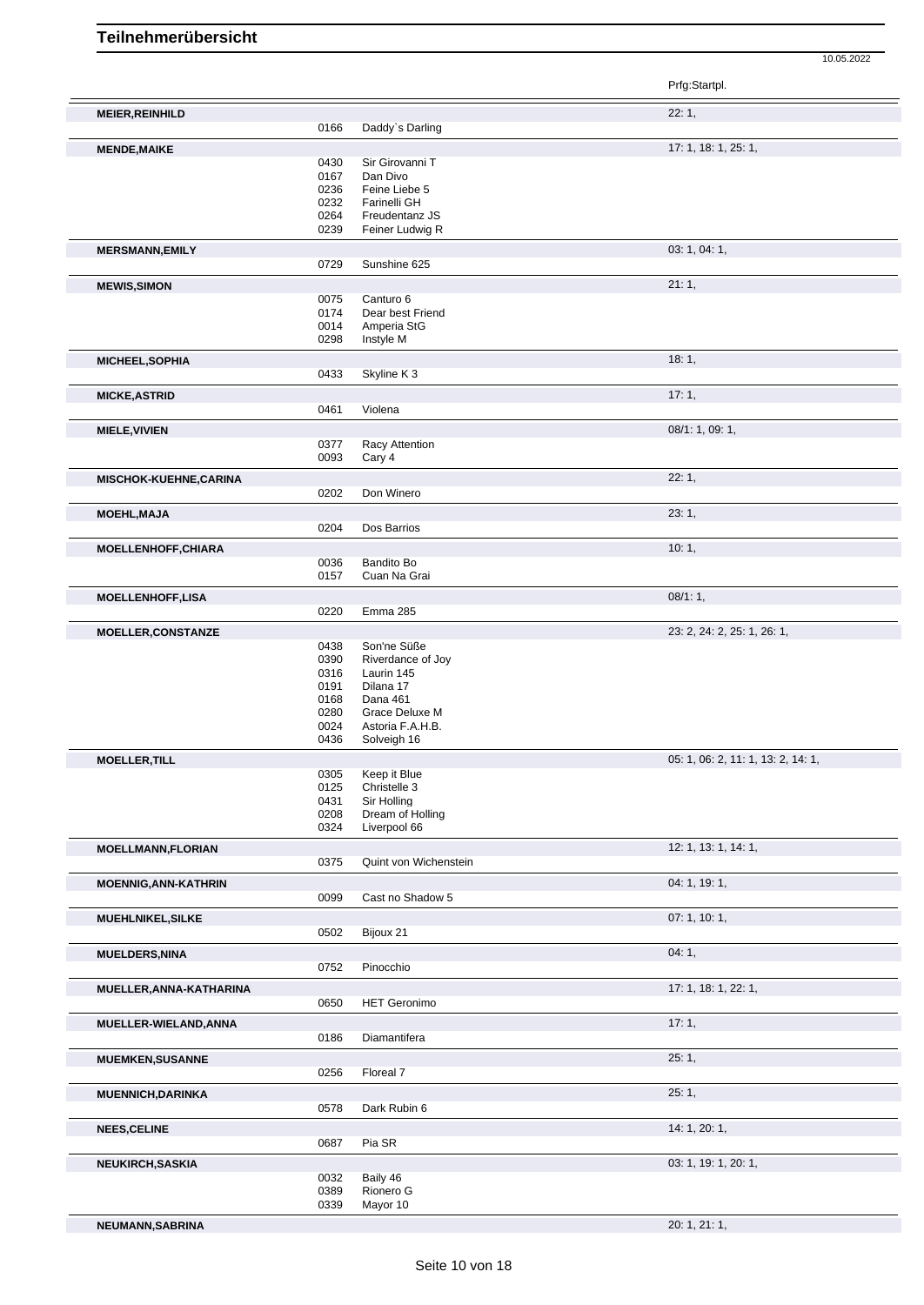|                               |              |                                      | 10.05.2022                         |
|-------------------------------|--------------|--------------------------------------|------------------------------------|
|                               |              |                                      | Prfg:Startpl.                      |
|                               | 0158         | Cuba Nova                            |                                    |
| <b>NEUTAG,LEONIE</b>          |              |                                      | 14:1,                              |
|                               | 0281         | Grand Donna                          |                                    |
| NIEBLING, ANDREA              |              |                                      | 20: 1, 22: 1,                      |
|                               | 0726         | Standby 6                            |                                    |
| NIENKEMPER, BIRGIT            |              |                                      | 08/2:1,                            |
|                               | 0715         | Schwester Es                         |                                    |
| NIEROBA, LARA                 | 0761         | Zora                                 | 01/2: 1,                           |
|                               |              |                                      |                                    |
| NIKELEWSKI-WILDE,ERIKA        | 0019         | Apachenator                          | 20: 1, 22: 1,                      |
| <b>NOACK, ANNA FRIEDERIKE</b> |              |                                      | 23: 1, 25: 1, 26: 1,               |
|                               | 0237         | Feiner August                        |                                    |
|                               | 0002         | A tout r l'heure FH                  |                                    |
| <b>NORDHOFF, NICOLE</b>       |              |                                      | 07: 1, 08/2: 2, 09: 1,             |
|                               | 0700<br>0111 | Ramina SE<br>Checky bay roan         |                                    |
|                               | 0498         | <b>Bella Kiri</b>                    |                                    |
| <b>NORDHUES,CARA</b>          |              |                                      | 21: 1, 22: 1,                      |
|                               | 0302         | Kadenz 17                            |                                    |
| <b>NUPHAUS, ALICIA</b>        |              |                                      | 08/1: 1, 11: 1,                    |
|                               | 0482         | Aquilino TN                          |                                    |
| <b>OBERDALHOFF,CHRIS</b>      | 0661         | La Vita 33                           | 14: 1, 15: 1,                      |
| <b>OBERDALHOFF, SABINE</b>    |              |                                      | 23: 1, 24: 1,                      |
|                               | 0749         | Zeitzeugin                           |                                    |
| <b>OELKRUG, HEIKE</b>         |              |                                      | 07: 2, 08/2: 2, 09: 2,             |
|                               | 0277         | Good Looking Goofy                   |                                    |
|                               | 0072<br>0098 | Camaro N<br>Cassy Deluxe             |                                    |
|                               | 0303         | Kampari 10                           |                                    |
| OELKRUG, JENNIFER             |              |                                      | 07: 2, 08/2: 2, 09: 2, 10: 2,      |
|                               | 0277<br>0072 | Good Looking Goofy<br>Camaro N       |                                    |
|                               | 0098         | Cassy Deluxe                         |                                    |
|                               | 0303         | Kampari 10                           |                                    |
| OERTEL, HANNAH-SOPHIE         |              |                                      | 01/3:1,                            |
|                               | 0649<br>0712 | <b>Hesters Cedric</b><br>Santana 445 |                                    |
| <b>OESSELKE,SARAH</b>         |              |                                      | 07: 1, 10: 1, 11: 1,               |
|                               | 0279         | Grace 456                            |                                    |
|                               | 0085         | Carino 655                           |                                    |
| <b>OSTHOLT, FRANK</b>         | 0658         | Jum Jum                              | 05: 2, 06: 2, 14: 2, 17: 1, 22: 2, |
|                               | 0608         | Dynamite Jack                        |                                    |
|                               | 0665<br>0707 | Lisbeth HO                           |                                    |
|                               | 0592         | Rousseaus Mademoiselle<br>Dieter VO  |                                    |
|                               | 0593         | Dinathia                             |                                    |
|                               | 0557<br>0695 | Cracks Chica VO<br>Quasi Quax        |                                    |
|                               | 0558         | Cracks Hera                          |                                    |
|                               | 0559<br>0550 | Cracks Pele VO<br>Cordula Grün 11    |                                    |
|                               | 0561         | Cracks Voulez Vous                   |                                    |
|                               | 0560         | Cracks Swea                          |                                    |
|                               | 0720         | Sir Wäs VO                           |                                    |
| <b>OSTHOLT, WILMA</b>         | 0592         | Dieter VO                            | 03: 1, 04: 1,                      |
|                               | 0557         | Cracks Chica VO                      |                                    |
|                               | 0695<br>0558 | Quasi Quax<br>Cracks Hera            |                                    |
|                               | 0559         | Cracks Pele VO                       |                                    |
|                               | 0561<br>0655 | Cracks Voulez Vous<br>Its Time Out   |                                    |
|                               |              |                                      | 25: 1, 26: 1,                      |
| OTTO, KAROLIN                 | 0769         | Berry van de Welfarehof              |                                    |
| OTTO-ERLEY, ELENA             |              |                                      | 16:1,                              |
|                               | 0624         | <b>Finest Fellow</b>                 |                                    |
|                               | 0554         | Coyne's Cross                        |                                    |
| <b>OUAZZANI, MIA</b>          | 0329         | Lotusblüte JP                        | 02/2:1,                            |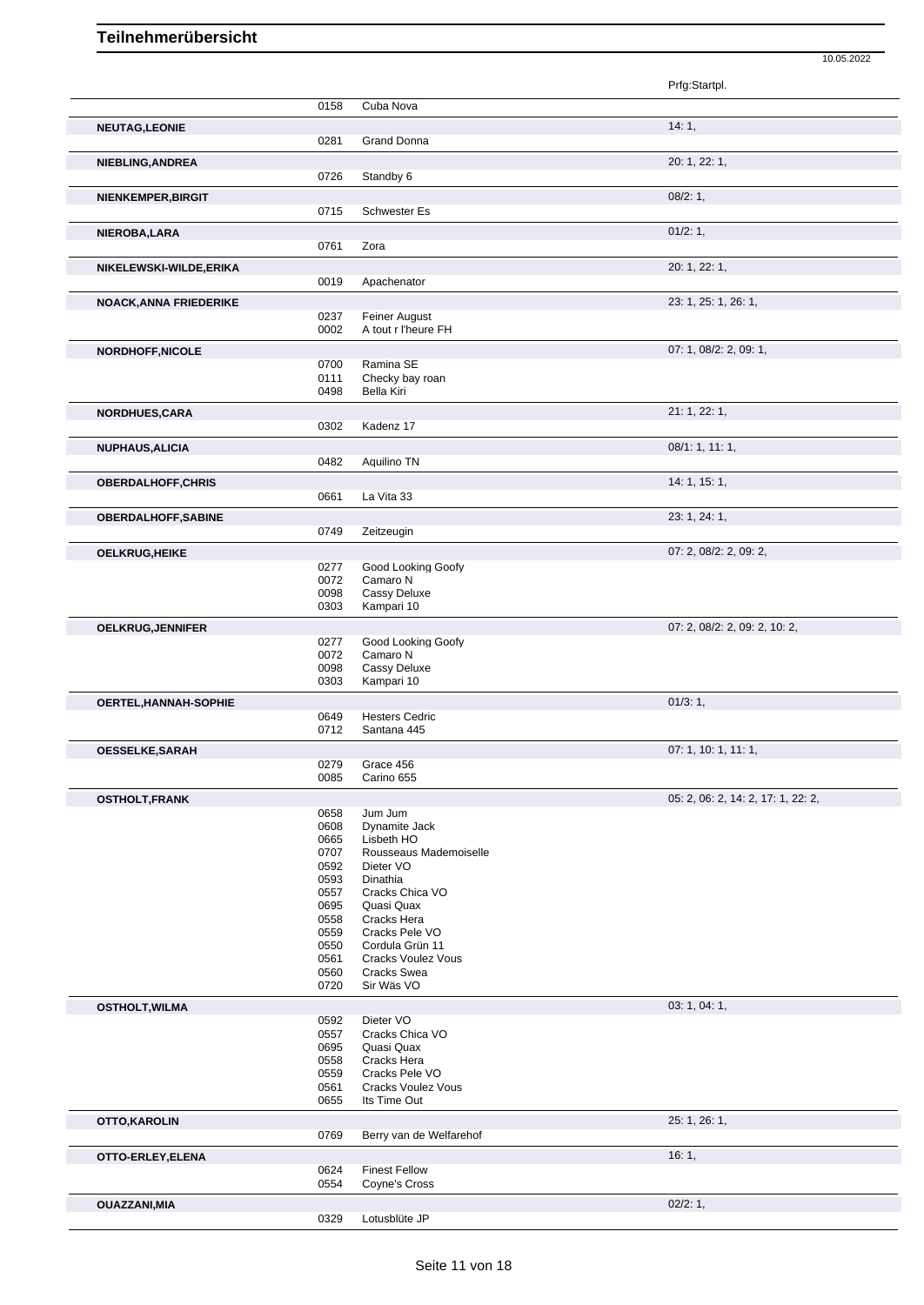|                               |              |                                    | 10.05.2022                  |
|-------------------------------|--------------|------------------------------------|-----------------------------|
|                               |              |                                    | Prfg:Startpl.               |
| <b>OUAZZANI, MICHELÉ</b>      |              |                                    | 04: 1, 19: 1,               |
|                               | 0213         | Duke of Daylight                   |                             |
| OVELGOENNE, KATHARINA         |              |                                    | 21:1,                       |
|                               | 0486         | <b>Atlantis Lady</b>               |                             |
| PAULI, LINA                   |              |                                    | 20:1,                       |
|                               | 0643         | Goldino D                          |                             |
| PEICK, CHRISTINE              |              |                                    | 21:1,                       |
|                               | 0108         | Charmeur 430                       |                             |
| PEITZMEIER, LUISA             |              |                                    | 21:1,                       |
|                               | 0371         | Quentin R                          |                             |
| PELTZER, IMMO                 |              |                                    | 06:1,                       |
|                               | 0154         | Cöster 7                           |                             |
|                               | 0091         | Carly 16                           |                             |
| PETERS, HEIKE                 |              |                                    | 21:1,                       |
|                               | 0118         | Chicara 4                          |                             |
| POCHEC, SOPHIE MARIE          |              |                                    | 01/1:1,                     |
|                               | 0762         | Moni                               |                             |
| POEPPELBAUM, LENI             |              |                                    | 20: 1, 21: 1,               |
|                               | 0291         | Hesselteich's Diva                 |                             |
| PRACHTEL, CARINA              |              |                                    | 03:1,                       |
|                               | 0768         | Daylight 309                       |                             |
|                               |              |                                    | 20:1,                       |
| <b>PROMINSKI, MERLE MARIE</b> | 0226         | Evita 482                          |                             |
|                               |              |                                    |                             |
| PUENING, DOERTE               | 0434         | Smells like Teen Spirit            | 19: 1, 20: 1,               |
|                               |              |                                    |                             |
| RAASCH, ALINA                 | 0432         | Sir Shap                           | 21:1,                       |
|                               |              |                                    |                             |
| RAHN, LILLY MELEK             | 0763         | Püppi                              | 01/1:1,                     |
|                               |              |                                    |                             |
| <b>RAUSCH, MIKA</b>           |              |                                    | 07: 1, 10: 1, 11: 1,        |
|                               | 0725         | Spencer N                          |                             |
| RECKMEYER, ANNA               |              |                                    | 12: 1, 14: 1,               |
|                               | 0011         | Aliano <sub>2</sub>                |                             |
| <b>REKERS, TABEA</b>          |              |                                    | 24:1,                       |
|                               | 0055         | Black Pearl 89                     |                             |
| REMINGHORST, RUDOLF           |              |                                    | 21: 1, 22: 1, 23: 1,        |
|                               | 0320         | Lionel 57                          |                             |
| RIBICIC, LINA                 |              |                                    | 21:1,                       |
|                               | 0285         | Hägerort's Flocke                  |                             |
| RICHTER, ANTONIA              |              |                                    | 24: 2, 25: 2, 26: 1,        |
|                               | 0626         | Fior da Liso 2<br>Elvis 275        |                             |
|                               | 0613         |                                    |                             |
| <b>RICHTER, MIKA-SOFIE</b>    |              |                                    | 03: 2, 04: 2, 08/1: 1,      |
|                               | 0674<br>0565 | Milano 273<br><b>Cute Candice</b>  |                             |
|                               |              |                                    |                             |
| RIEGELMEIER, LUDGER           | 0588         | Diandra 49                         | 13:1,                       |
|                               |              |                                    |                             |
| ROETTGER, MAREN               | 0299         |                                    | 07: 1, 08/2: 1, 09: 1,      |
|                               |              | Ironsina 2                         |                             |
| ROSE, ALINA                   |              |                                    | 22:1,                       |
|                               | 0015<br>0254 | Andorra la velle<br>Fleur Dansante |                             |
|                               |              |                                    |                             |
| ROTERMUND, JUSTUS             | 0337         | Ma Kira WE                         | 08/1: 1, 11: 1, 12: 1,      |
|                               | 0234         | FBW Quinja H                       |                             |
|                               | 0510         | Call Me Hanki                      |                             |
| ROTTMANN, ALEXANDER           |              |                                    | 05: 1, 06: 1, 14: 2, 16: 2, |
|                               | 0532         | Cilas 4                            |                             |
|                               | 0621         | Fidelia R                          |                             |
|                               | 0514<br>0628 | Campari Blue 4<br>Firth of Tay R   |                             |
|                               | 0741         | Valmont R                          |                             |
|                               | 0531         | Cilano 3                           |                             |
| ROTTMANN, ANN-KATHRIN         |              |                                    | 07: 1, 12: 2, 14: 2,        |
|                               | 0063         | Cadeau 33                          |                             |
|                               | 0463         | Vivaldis Championess               |                             |
|                               | 0350         | Narcissist FBH                     |                             |
| RUDDAT, JANNIKE               |              |                                    | 14: 1, 15: 1,               |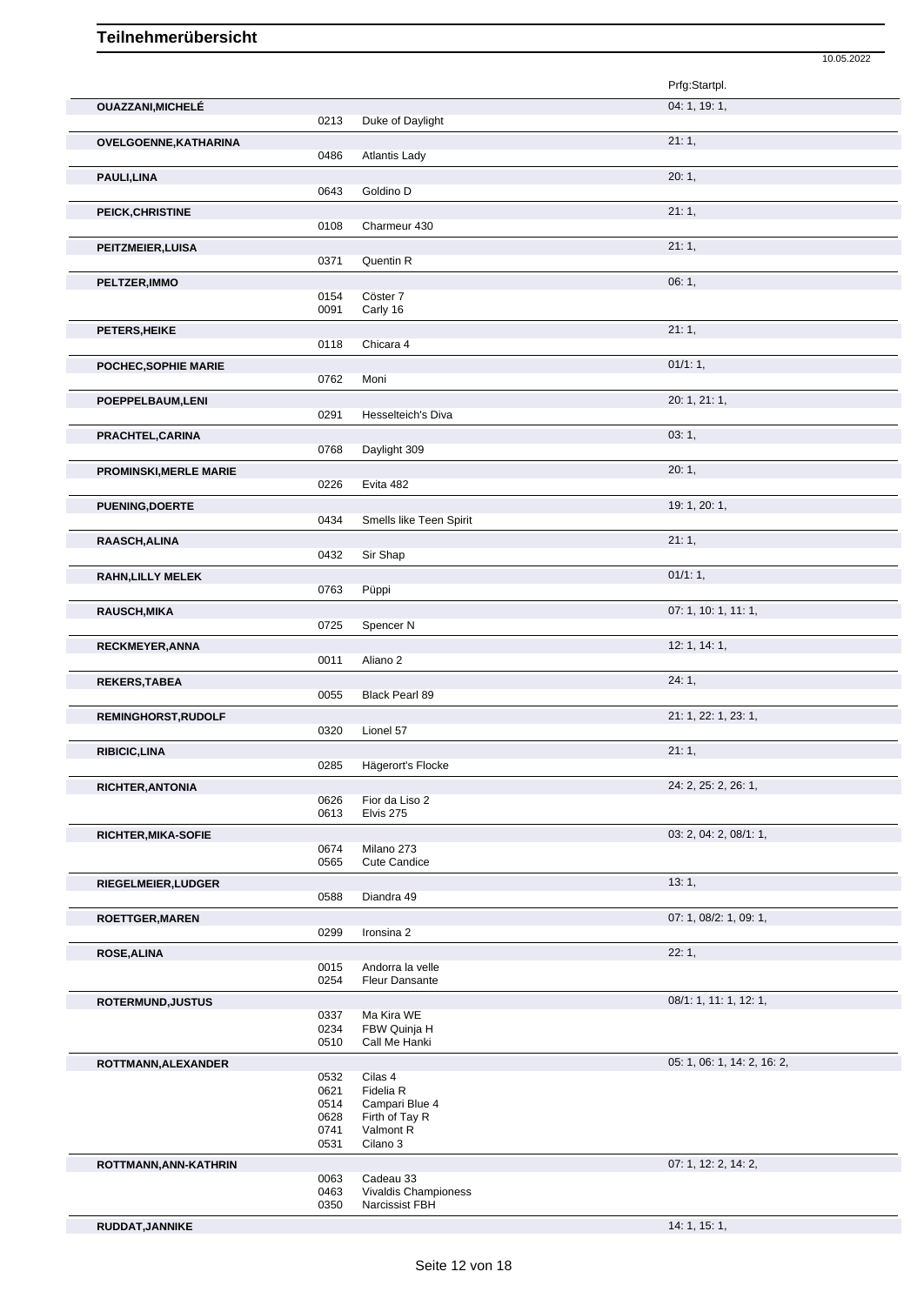|                                                                                                              |              |                              | Prfg:Startpl.                             |
|--------------------------------------------------------------------------------------------------------------|--------------|------------------------------|-------------------------------------------|
|                                                                                                              | 0101         | Catana 25                    |                                           |
| <b>RUETER, ALINA</b>                                                                                         |              |                              | 05:1,                                     |
|                                                                                                              | 0570         | Dacapo 312                   |                                           |
| RUMMELSHAUS, JULIA                                                                                           |              |                              | 19:1,                                     |
|                                                                                                              | 0271         | Fürstin Fidelia 2            |                                           |
| <b>RUNGE, LISA-MARIE</b>                                                                                     |              |                              | 11: 1, 12: 1, 17: 1,                      |
|                                                                                                              | 0407         | Sam 1033                     |                                           |
|                                                                                                              | 0251         | Firaz                        |                                           |
| <b>RUSCHE, SABRINA</b>                                                                                       |              |                              | 05: 1, 06: 1, 13: 1, 16: 2,               |
|                                                                                                              | 0105         | Chanel LH<br>Amazing V       |                                           |
|                                                                                                              | 0012<br>0323 | Little Lilli 3               |                                           |
|                                                                                                              | 0198         | Don Diacantos                |                                           |
| <b>RUSTIGE, SOPHIE</b>                                                                                       |              |                              | 25:1,                                     |
|                                                                                                              | 0416         | Santo Dorio                  |                                           |
|                                                                                                              | 0335         | Luzifer PK                   |                                           |
| <b>RUTTE,LISA</b>                                                                                            |              |                              | 10:1, 14:1,                               |
|                                                                                                              | 0543         | Contess 56                   |                                           |
| <b>SAAMEN, SINAH</b>                                                                                         |              |                              | 11: 1, 12: 1,                             |
|                                                                                                              | 0489         | Baghira 98                   |                                           |
| SCHAECHTER, MARCEL                                                                                           |              |                              | 18: 1, 24: 1, 25: 1,                      |
|                                                                                                              | 0246         | Filou K2                     |                                           |
|                                                                                                              | 0261<br>0193 | Fräulein Dodt<br>Djamaica J  |                                           |
|                                                                                                              | 0253         | Flavio 64                    |                                           |
| <b>SCHARBAUM, FRIEDA</b>                                                                                     |              |                              | 07:1,                                     |
|                                                                                                              | 0120         | Chilly 24                    |                                           |
| <b>SCHARBAUM, GRETA</b>                                                                                      |              |                              | 03:1,                                     |
|                                                                                                              | 0042         | Beauty 515                   |                                           |
| <b>SCHARMANN, MARKUS</b>                                                                                     |              |                              | 11: 1, 13: 2, 14: 2, 15: 1, 16: 1, 22: 1, |
|                                                                                                              | 0141         | Colonel Cruz                 |                                           |
|                                                                                                              | 0171         | Dante's Voyage               |                                           |
|                                                                                                              | 0266         | Frieda Gold 22               |                                           |
|                                                                                                              | 0123<br>0130 | Chocomel E<br>Claas 29       |                                           |
|                                                                                                              | 0185         | Diamante E                   |                                           |
| <b>SCHARTENBERG, CHRISTIN</b>                                                                                |              |                              | 05: 1, 08/2: 2, 09: 2,                    |
|                                                                                                              | 0110         | Check Out 3                  |                                           |
|                                                                                                              | 0067         | California Sunshine 8        |                                           |
| <b>SCHAUER, ANJA</b>                                                                                         |              |                              | 23:1,                                     |
|                                                                                                              | 0021         | Arthurius 3                  |                                           |
| <b>SCHAUREN, VIVIEN</b>                                                                                      |              |                              | 05: 3, 06: 2,                             |
|                                                                                                              | 0507         | Caballero 109                |                                           |
|                                                                                                              | 0641<br>0656 | Girl on top L<br>Ivette G    |                                           |
|                                                                                                              | 0630         | Florencius 3                 |                                           |
|                                                                                                              | 0703         | Rock'n Roses                 |                                           |
|                                                                                                              | 0598         | Donna Cara F                 |                                           |
|                                                                                                              | 0580         | Darkness 37                  |                                           |
|                                                                                                              | 0699         | Quintus 203                  |                                           |
|                                                                                                              | 0499         | Ben-Woods                    |                                           |
|                                                                                                              | 0535<br>0599 | Clausius W<br>Doolittle S    |                                           |
|                                                                                                              | 0495         | Belkantissimo K              |                                           |
|                                                                                                              |              | <b>Balouness K</b>           |                                           |
|                                                                                                              | 0492         |                              |                                           |
|                                                                                                              | 0493         | Baychello K                  |                                           |
|                                                                                                              | 0484         | Arizona 159                  |                                           |
|                                                                                                              |              |                              | 17:1,                                     |
|                                                                                                              | 0296         | Inschello 12                 |                                           |
|                                                                                                              |              |                              | 07: 1, 09: 1, 11: 1, 12: 1,               |
|                                                                                                              | 0536         | Cliro                        |                                           |
|                                                                                                              | 0501         | <b>Biene Royal</b>           |                                           |
|                                                                                                              |              |                              | 06:1,                                     |
|                                                                                                              | 0713         | Schanalulu                   |                                           |
|                                                                                                              | 0587         | Dianarah                     |                                           |
|                                                                                                              | 0569<br>0577 | Dacanara<br>Darah 3          |                                           |
|                                                                                                              | 0590         | Dibatina                     |                                           |
|                                                                                                              |              |                              | 11:1, 12:2,                               |
| <b>SCHELL, CHRISTINA</b><br><b>SCHEMMANN, MANUELA</b><br><b>SCHIERLOH,LUISA</b><br><b>SCHLIENKAMP, MARIE</b> | 0520         | Carlitos 12                  |                                           |
|                                                                                                              | 0521<br>0556 | Carlos 769<br>Cracker Jack S |                                           |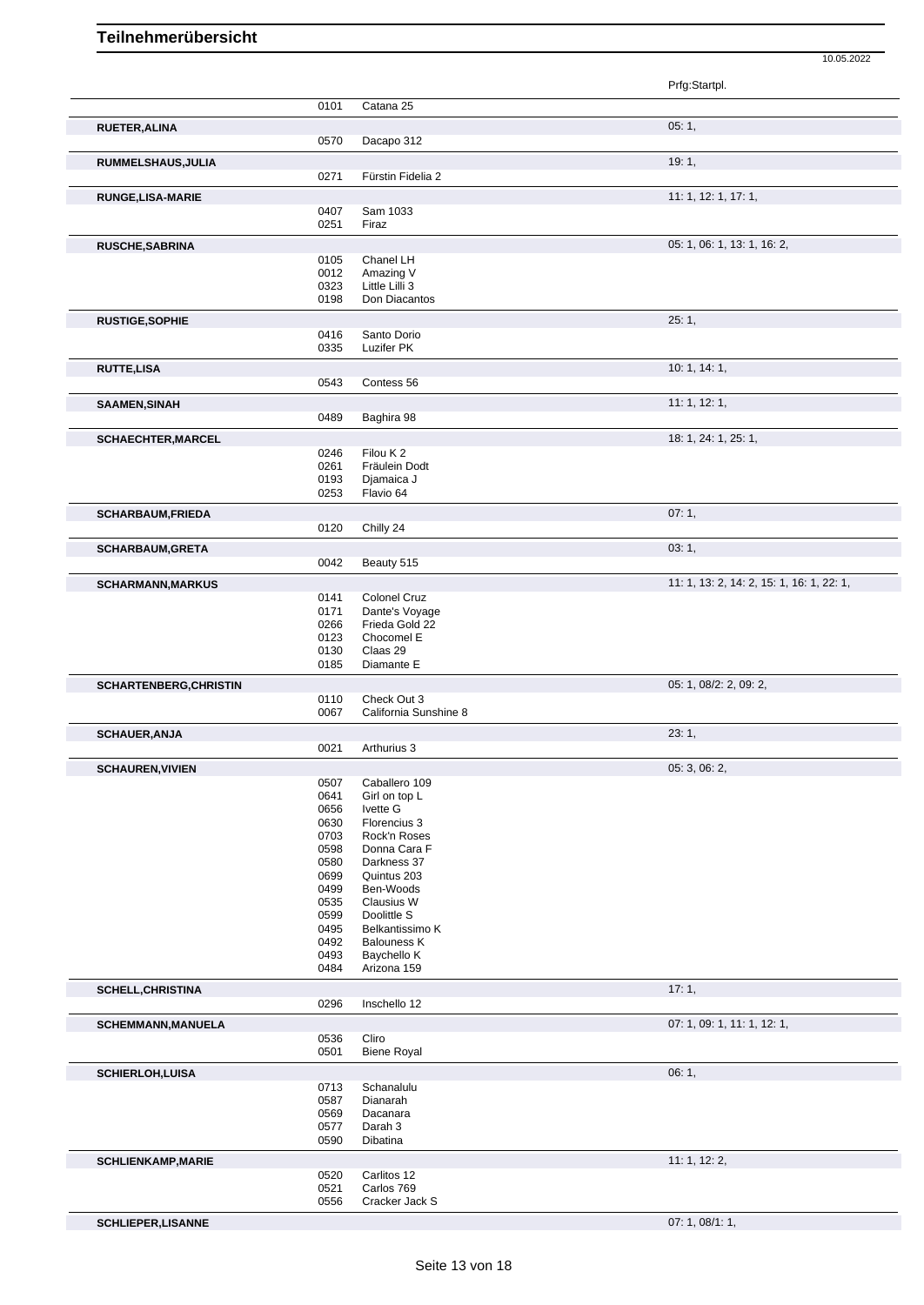|                                    |              |                                                  | Prfg:Startpl.                      |
|------------------------------------|--------------|--------------------------------------------------|------------------------------------|
|                                    | 0310         | La Diablesse                                     |                                    |
|                                    | 0008         | Aemy 7                                           |                                    |
| <b>SCHLUETER, ANNA</b>             | 0348         | Nabucco R.O.                                     | 08/2: 1, 19: 1, 20: 1,             |
| <b>SCHLUETER, FANNY</b>            | 0348         | Nabucco R.O.                                     | 03: 1, 04: 1,                      |
| <b>SCHMERLING, INES</b>            |              |                                                  | 20: 1, 21: 1,                      |
|                                    | 0071         | Camaro 138                                       |                                    |
| <b>SCHMIDT,FREDERIKE</b>           |              |                                                  | 08/1: 1, 09: 1, 19: 1,             |
|                                    | 0743         | Vanja 14                                         |                                    |
|                                    | 0679         | New Hope 6                                       |                                    |
| <b>SCHMITZ, STEFANIE</b>           |              |                                                  | 20:1,                              |
|                                    | 0047<br>0268 | Belstaff's De Libra<br>Fritz von Nymphenburg M   |                                    |
| <b>SCHNEIDER, DANIELA</b>          |              |                                                  | 05: 2, 10: 1, 11: 1, 26: 1,        |
|                                    | 0581         | Daybreaker 3                                     |                                    |
|                                    | 0516         | Canoso 5                                         |                                    |
|                                    | 0483<br>0497 | Ariella 47<br>Bella Bellini A                    |                                    |
| SCHNEIDER, LEA-SOPHIE              |              |                                                  | 08/1:1,                            |
|                                    | 0194         | Do it 38                                         |                                    |
| SCHNIEDERKOETTER, MARCEL PA        |              |                                                  | 12: 1, 13: 1, 14: 2,               |
|                                    | 0683         | Palermo 253                                      |                                    |
|                                    | 0696<br>0589 | Queen NB<br>Dibadu's Secret                      |                                    |
| <b>SCHOLZ, JONAS</b>               |              |                                                  | 06: 1, 11: 1,                      |
|                                    | 0456         | Variety Star 3                                   |                                    |
| <b>SCHONEFELD, ANNA</b>            |              |                                                  | 08/1:1,                            |
|                                    | 0229         | Fairytale 92                                     |                                    |
| <b>SCHONEFELD,LISA</b>             |              |                                                  | 03: 1, 08/1: 1,                    |
|                                    | 0132         | Clays Argentina                                  |                                    |
|                                    | 0229         | Fairytale 92                                     |                                    |
| <b>SCHREWE, KATRIN</b>             | 0708         | Sambuca 64                                       | 08/2: 1, 09: 1,                    |
|                                    |              |                                                  | 01/2: 1,                           |
| <b>SCHRICKE,LEYA</b>               | 0763         | Püppi                                            |                                    |
| <b>SCHROEDER,LUCY-MARIE</b>        |              |                                                  | 21:1,                              |
|                                    | 0176         | Dejavue OL                                       |                                    |
| <b>SCHULTE, ANJA</b>               |              |                                                  | 09:1,                              |
|                                    | 0107         | Charly S <sub>5</sub>                            |                                    |
|                                    | 0126<br>0408 | Christin S<br>Samba Girl M                       |                                    |
|                                    | 0415         | Sandokan S 3                                     |                                    |
| <b>SCHULTE, CHRISTINA</b>          |              |                                                  | 20:1,                              |
|                                    | 0107         | Charly S <sub>5</sub><br>Christin S              |                                    |
|                                    | 0126<br>0408 | Samba Girl M                                     |                                    |
|                                    | 0415         | Sandokan S 3                                     |                                    |
| <b>SCHULTENKEMPER, PIA</b>         |              |                                                  | 17:1,                              |
|                                    | 0051         | Best Bobby 2                                     |                                    |
| <b>SCHULZE BALHORN, KATHARINA</b>  |              |                                                  | 07: 1, 09: 1, 12: 1, 14: 1, 17: 1, |
|                                    | 0452         | Toska 121                                        |                                    |
|                                    | 0290<br>0001 | Henriette B<br>A la Erster SB                    |                                    |
|                                    | 0068         | California's Girl                                |                                    |
|                                    | 0376         | Quintus 195                                      |                                    |
|                                    | 0005         | Action 71                                        |                                    |
| <b>SCHULZE TOPPHOFF, CHRISTIAN</b> |              |                                                  | 05: 2, 06: 1, 18: 1, 23: 1, 24: 1, |
|                                    | 0622<br>0616 | <b>Financial Times As</b><br><b>Emszauber As</b> |                                    |
|                                    | 0612         | Elton As                                         |                                    |
|                                    | 0490         | Bailey 130                                       |                                    |
|                                    | 0644<br>0750 | Goldrausch As<br>Zinderella As                   |                                    |
| <b>SCHULZE ZURMUSSEN, FRIEDA</b>   |              |                                                  | 03: 1, 04: 1,                      |
|                                    | 0045         | <b>Bella Amore</b>                               |                                    |
|                                    | 0342         | Milka 67                                         |                                    |
|                                    | 0454         | <b>Tullibards The Real Deal</b>                  |                                    |
| <b>SCHULZE-HENNE,FINN</b>          | 0541         | Como Soso                                        | 13:1,                              |
|                                    |              |                                                  |                                    |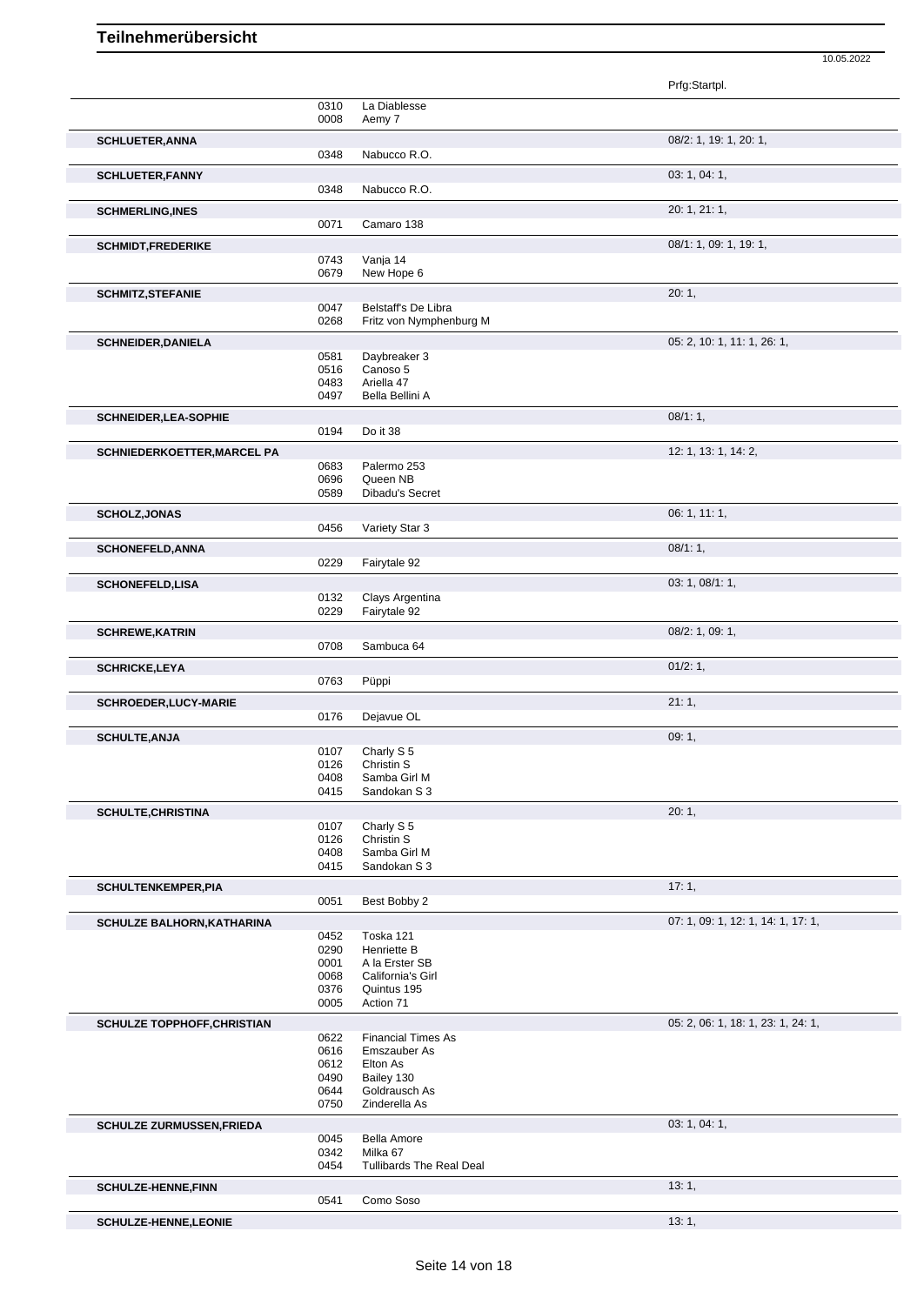|                                  |              |                                       | 10.05.2022                  |
|----------------------------------|--------------|---------------------------------------|-----------------------------|
|                                  |              |                                       | Prfg:Startpl.               |
|                                  | 0513         | Campari 261                           |                             |
| SCHUSTER, FRANZISKA              |              |                                       | 20:1,                       |
|                                  | 0442         | Suleiken 4                            |                             |
| <b>SCHUSTER, SUSANNE</b>         | 0228         | Fair Lady 358                         | 23:1,                       |
| <b>SCHWERMANN, DORIT JOHANNA</b> | 0488         | Avatar 25                             | 11: 1, 12: 1, 14: 1, 15: 1, |
|                                  |              |                                       |                             |
| <b>SEELING, PIA</b>              | 0591         | Diego 502                             | 04:1,                       |
| <b>SEKIC, MEDINA</b>             | 0364         | Pilothagos Boy                        | 07:1,                       |
| SELIGER, ISABELL                 |              |                                       | 23:1,                       |
|                                  | 0710<br>0637 | San Marino 45<br>Fräulein Smilla SR   |                             |
| <b>SERRIES, MAIKE</b>            |              |                                       | 11:1,                       |
|                                  | 0117         | Chicago S                             |                             |
|                                  | 0004         | Acanto JS                             |                             |
| <b>SICKMANN, ELINE</b>           | 0009         | Air-Maxx                              | 13: 1, 21: 1,               |
|                                  |              |                                       | 01/2:1,                     |
| SIEGERT, LEONIE-SOPHIE           | 0753         | Dajas Herra                           |                             |
| SIEGERT-LIEDTKE, NADINE          |              |                                       | 03: 1, 08/2: 1, 09: 1,      |
|                                  | 0747         | White Pearl 10                        |                             |
| SILL, MAGDALENA                  |              |                                       | 22:1,                       |
|                                  | 0420<br>0254 | Scarlett 757<br><b>Fleur Dansante</b> |                             |
|                                  |              |                                       | 01/2:1,                     |
| <b>SMAILUS, LINA</b>             | 0759         | Casssino                              |                             |
| SOMMER, HENRIKE                  |              |                                       | 17: 1, 18: 1,               |
|                                  | 0469         | Zacki del Monte                       |                             |
|                                  | 0450         | Szechuan                              |                             |
| STAHLHOFF DR., CHRISTOPH         |              |                                       | 11: 1, 12: 1,               |
|                                  | 0379<br>0437 | Raikkönen<br>Solyvento B              |                             |
|                                  | 0267         | Fritz Power H                         |                             |
| <b>STAPEL, BEN</b>               |              |                                       | 08/1: 1, 10: 1, 11: 1,      |
|                                  | 0555<br>0506 | Crack 33<br>Burlington 24             |                             |
| STAPEL, BERND                    |              |                                       | 07: 1, 08/2: 1, 11: 1,      |
|                                  | 0555         | Crack 33                              |                             |
|                                  | 0697<br>0506 | Questa Romantica<br>Burlington 24     |                             |
|                                  |              |                                       |                             |
| STEGGEWENTZ, LARA                | 0219         | Elodie 12                             | 18: 1, 23: 1,               |
|                                  | 0201         | Don Manni 3                           |                             |
| STEIKERT, NORA-MARIE             |              |                                       | 04:1,                       |
|                                  | 0568         | Da Luna 6                             |                             |
| STEINKAMP, KATJA                 | 0044         | Belissima K 3                         | 22:1,                       |
|                                  |              |                                       |                             |
| <b>STEINSCHULTE, KIRA</b>        | 0419         | Scarlet 127                           | 13:1,                       |
| STEPHAN, ANGELIKA                |              |                                       | 19: 1, 20: 1, 21: 1,        |
|                                  | 0418         | Saturn St                             |                             |
| <b>STOEVER, MARKUS</b>           |              |                                       | 06: 1, 12: 1,               |
|                                  | 0519         | Caribian Star S                       |                             |
| STOFF, TATJANA                   |              |                                       | 25: 1, 26: 1,               |
|                                  | 0742         | Vanilla Rose 3                        |                             |
| STOLZENBURG, JENNIFER            |              |                                       | 19: 1, 20: 1,               |
|                                  | 0164<br>0250 | D'Lay<br><b>Finest Fantasy</b>        |                             |
| <b>STROTKAMP, BERENIKE</b>       |              |                                       | 23:1,                       |
|                                  | 0265         | Fridolin 395                          |                             |
| STROTMANN, JANA                  |              |                                       | 23:1,                       |
|                                  | 0385         | Revanent                              |                             |
| STUCKMANN, ISABEL                |              |                                       | 02/1:1,                     |
|                                  | 0498         | Bella Kiri                            |                             |

**STUTE,BERND** 13: 2, 16: 2,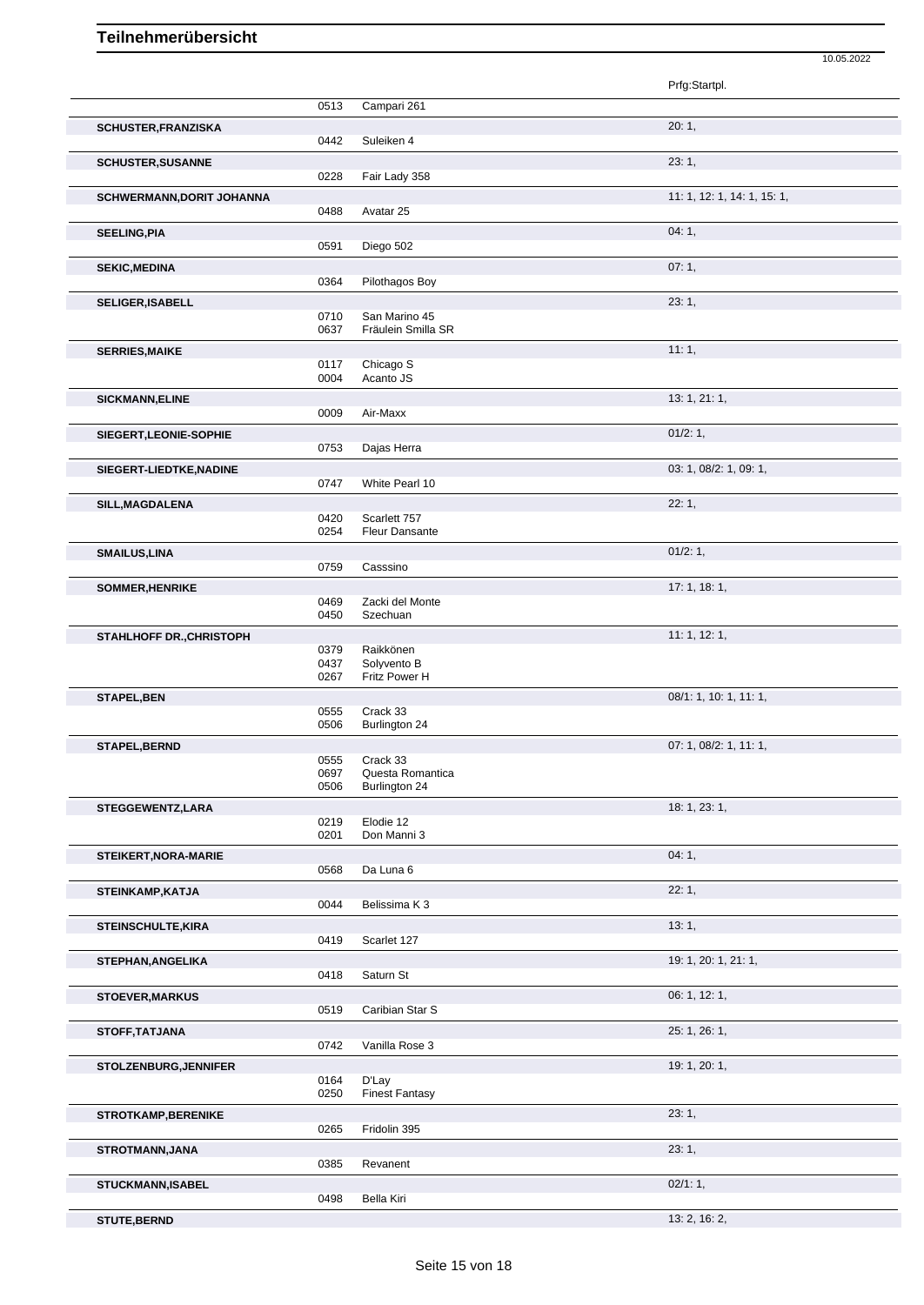|                                  |              |                                      | Prfg:Startpl.                 |
|----------------------------------|--------------|--------------------------------------|-------------------------------|
|                                  | 0689<br>0494 | Piloclay<br>Be Best Balou 3          |                               |
|                                  | 0732         | Tabe's Delavie                       |                               |
|                                  | 0733         | <b>TaBe's Sweet Kiss</b>             |                               |
|                                  | 0731<br>0491 | Tabe's Bibi<br>Balou Star's Cordiana |                               |
|                                  |              |                                      |                               |
| SUDMANN, EVA-MARIA               | 0231         | Falcon FS                            | 22:1,                         |
|                                  | 0387         | Rhapsodie FS                         |                               |
| <b>SURMANN, DOMINIK</b>          |              |                                      | 12: 1, 14: 2, 15: 2,          |
|                                  | 0150         | Cornetti EE                          |                               |
|                                  | 0439         | Starfighter E.E.                     |                               |
|                                  | 0147         | Cordaya                              |                               |
| <b>TECKENTRUP, CHIARA</b>        | 0346         | Mrs Millhouse                        | 20:1,                         |
|                                  |              |                                      |                               |
| TENKHOFF, CLARA-EMILIA           | 0111         | Checky bay roan                      | 09: 1, 10: 1, 11: 1, 12: 1,   |
|                                  | 0698         | Quintana W                           |                               |
|                                  | 0086         | Carla K <sub>3</sub>                 |                               |
| THIEMANN, KARL                   |              |                                      | 03: 1, 08/1: 1, 09: 1,        |
|                                  | 0526         | Cha Lou                              |                               |
| <b>THIEMANN,LEO</b>              |              |                                      | 02/2: 1,                      |
|                                  | 0673         | Mikado 335                           |                               |
| <b>TIGGES, ANNE</b>              |              |                                      | 07: 1, 08/2: 1,               |
|                                  | 0050         | Bennysdale                           |                               |
| <b>TIGGES, NINA</b>              |              |                                      | 19: 1, 21: 1,                 |
|                                  | 0050         | Bennysdale                           |                               |
| TITEL,LISA MARIA                 |              |                                      | 05:1,06:1,                    |
|                                  | 0540         | Comme Jolie T                        |                               |
| TRENTMANN, CARLA                 |              |                                      | 21:1,                         |
|                                  | 0633         | Florida Sunset                       |                               |
| UHLEMANN, CLARA                  | 0706         | Rousha 4                             | 23:1,                         |
|                                  |              |                                      |                               |
| <b>VENNEFROHNE, NELE</b>         | 0523         | Castello Grande                      | 08/1: 1, 09: 1,               |
| VILBUSCH, JOHANNA                |              |                                      | 11: 2, 12: 2, 21: 1,          |
|                                  | 0449         | Switch reloaded                      |                               |
|                                  | 0441         | Sugar 149                            |                               |
|                                  | 0254         | Fleur Dansante                       |                               |
| <b>VOGT,LEONIE</b>               |              |                                      | 23:1,                         |
|                                  | 0632<br>0610 | Florestanus 3<br>Ella Schön          |                               |
|                                  |              |                                      | 19:1,                         |
| <b>VOLKMER, TANJA</b>            | 0671         | Love of my Life                      |                               |
| <b>VORDERBRUEGGEN, VICTORIA</b>  |              |                                      | 21: 1, 22: 1,                 |
|                                  | 0466         | Wallaby 95                           |                               |
|                                  | 0351         | Nemo R                               |                               |
| <b>VOSSKOETTER, ANSGAR</b>       |              |                                      | 09: 1, 13: 1,                 |
|                                  | 0542         | Con Cola                             |                               |
|                                  | 0625         | Fiolino 6                            |                               |
| <b>WATZENIG, STEFANIE</b>        |              |                                      | 07: 1, 08/2: 1, 09: 1, 19: 1, |
|                                  | 0037         | Bara Cuda B                          |                               |
| <b>WEBER, ANNA-SOFIE</b>         |              |                                      | 24:1,                         |
|                                  | 0245         | Fiene 24                             |                               |
| <b>WEGMETH, TINA</b>             |              |                                      | 21:1,                         |
|                                  | 0177         | Delix                                |                               |
| <b>WEIGELT, VERENA</b>           |              |                                      | 19: 1, 20: 1, 22: 1,          |
|                                  | 0379<br>0437 | Raikkönen<br>Solyvento B             |                               |
|                                  | 0267         | Fritz Power H                        |                               |
| <b>WEIHERMANN, GRETA ANTONIA</b> |              |                                      | 21:1,                         |
|                                  | 0681         | Nils N                               |                               |
| <b>WEINEKOETTER, CARINA</b>      |              |                                      | 08/2: 1, 20: 1, 21: 1,        |
|                                  |              |                                      |                               |
|                                  | 0255         | Fleur de la Cour 8                   |                               |
| <b>WENNING,FREDERIEKE</b>        |              |                                      | 21:1,                         |
|                                  | 0682         | Occupy Wallstreet MD                 |                               |
| <b>WESTERBECK, ALICE</b>         | 0365         | Pippa Rose                           | 08/2: 1, 09: 1,               |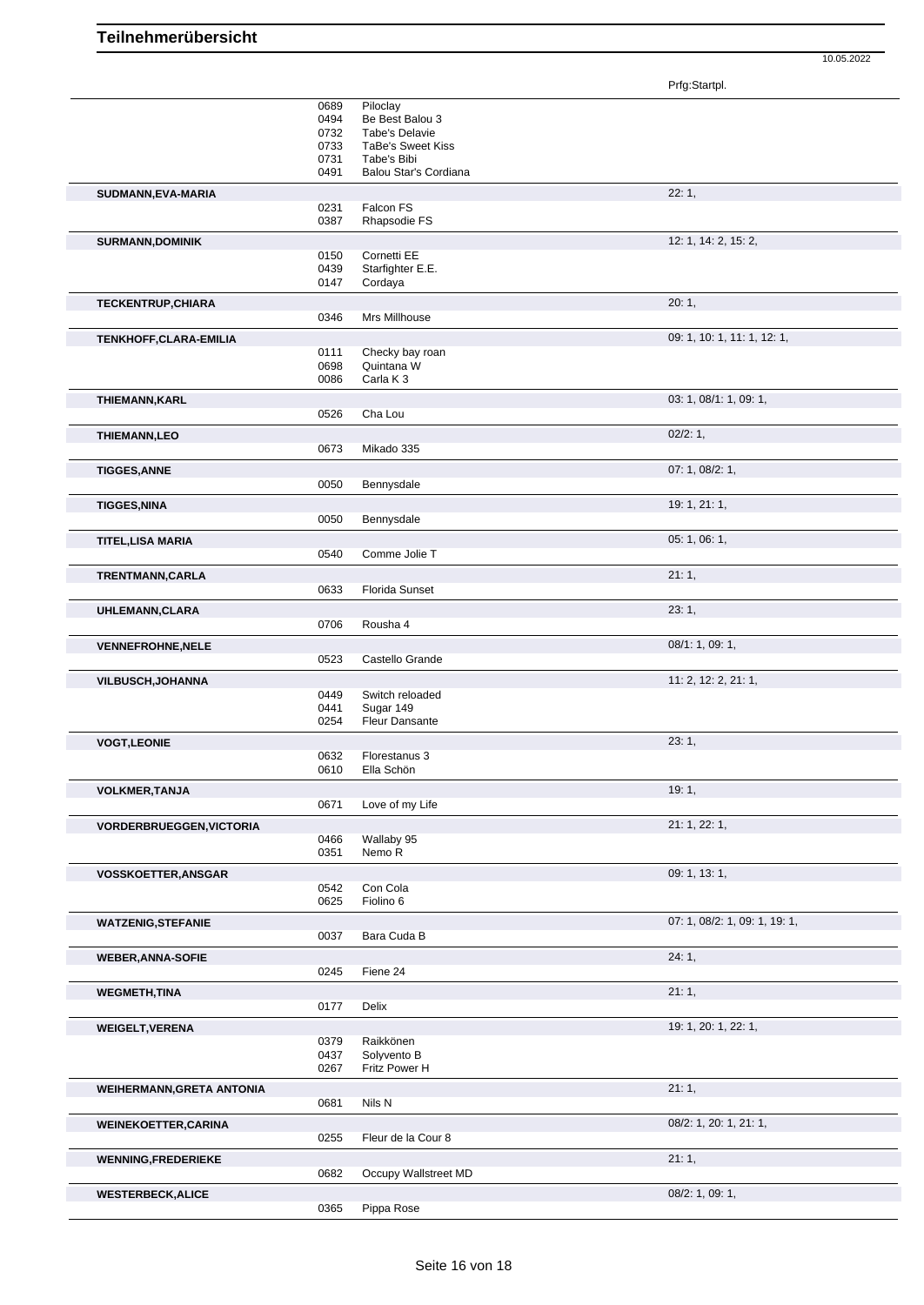|                             |              |                           | Prfg:Startpl.        |
|-----------------------------|--------------|---------------------------|----------------------|
| <b>WESTHUS, MAYA</b>        |              |                           | 22: 1, 23: 1,        |
|                             | 0594         | Djuke 19                  |                      |
|                             |              |                           |                      |
| <b>WESTLINNING, ANDREAS</b> |              |                           | 05:1,                |
|                             | 0006         | Adria 181                 |                      |
| <b>WESTLINNING, MARKUS</b>  |              |                           | 11:1,                |
|                             | 0269         | Fürst Figaro 7            |                      |
| <b>WESTLINNING, SARAH</b>   |              |                           | 17: 1, 19: 1, 20: 1, |
|                             | 0046         | Belona 8                  |                      |
|                             | 0039         | Baya 11                   |                      |
|                             |              |                           |                      |
| <b>WESTON,CORNELIA</b>      |              |                           | 24: 1, 25: 1,        |
|                             | 0216         | Dundee 115                |                      |
| <b>WIEGER, SANDRA</b>       |              |                           | 19:1,                |
|                             | 0338         | Mary's Pride              |                      |
|                             |              |                           | 22:1,                |
| <b>WIEGERT, CHARLOTTE</b>   | 0060         | Brighton 14               |                      |
|                             |              |                           |                      |
| <b>WIEMKER, ANDRE</b>       |              |                           | 07: 1, 10: 1,        |
|                             | 0318         | Lewaldo <sub>2</sub>      |                      |
|                             | 0079         | Caprice 535               |                      |
| <b>WIGGE, JANA</b>          |              |                           | 23:1,                |
|                             | 0056         | Bocelli 37                |                      |
|                             |              |                           | 07:1, 10:1,          |
| <b>WILBRAND, GESA</b>       | 0073         | Candy Eyes                |                      |
|                             |              |                           |                      |
| <b>WILMING, LAURA</b>       |              |                           | 08/1:1,              |
|                             | 0230         | Falada 25                 |                      |
| <b>WINKLER, ANICA</b>       |              |                           | 08/2: 1, 20: 1,      |
|                             | 0735         | Tauriel                   |                      |
|                             |              |                           |                      |
| WIPPERMANN, JULIAN          |              |                           | 05: 3, 06: 1,        |
|                             | 0702<br>0533 | Rion C.I.P.<br>Claire 189 |                      |
|                             | 0597         | Don Carlo M               |                      |
|                             | 0640         | Fürst Rosendorf           |                      |
|                             | 0645         | Grey Iberio               |                      |
|                             | 0693         | Qualita 8                 |                      |
|                             | 0586         | Descarada 8               |                      |
|                             | 0652         | Highness 14               |                      |
| <b>WISCHERHOFF,CARLA</b>    |              |                           | 25: 1, 26: 1,        |
|                             | 0414         | San Salvador 43           |                      |
| <b>WITTEMEIER, MARIE</b>    |              |                           | 14: 1, 15: 1,        |
|                             | 0458         | Vengaboy 2                |                      |
|                             | 0394         | Ronja 1779                |                      |
|                             | 0109         | Charming Boy 54           |                      |
|                             |              |                           | 18:1,                |
| <b>WITTKAMP,SOPHIA</b>      | 0617         | Enjoy the magic LD        |                      |
|                             |              |                           |                      |
| <b>WITTKOPF,NELE</b>        |              |                           | 25: 1, 26: 1,        |
|                             | 0321         | Lisandro K                |                      |
| <b>WOESTMANN,LEONA</b>      |              |                           | 04: 1, 19: 1,        |
|                             | 0199         | Don Filou 4               |                      |
|                             |              |                           |                      |
| <b>WOLF, MILLA</b>          | 0764         | Polly                     | 02/1:1,              |
|                             | 0765         | Smartie                   |                      |
|                             |              |                           |                      |
| ZIMMER, JUDITH              |              |                           | 08/2: 1, 09: 1,      |
|                             | 0648         | Hauke 16                  |                      |
|                             | 0515         | Campino 571               |                      |
| ZIMMERMANN, ANNI            |              |                           | 11:1, 12:1,          |
|                             | 0090         | Carlotta J                |                      |
|                             |              |                           | 25: 2, 26: 2,        |
| ZIMMERMANN, JUTTA           | 0426         | Silent Dancer 2           |                      |
|                             | 0423         | Seven Secrets             |                      |
|                             | 0427         | <b>Silent Spirit</b>      |                      |
|                             | 0382         | Real Flash                |                      |
|                             | 0225         | Etoile Bronzée            |                      |
|                             | 0336         | Lybella La                |                      |
|                             | 0172         | Dark Dressman             |                      |
| ZOSCHKE, FRANKA DANII       |              |                           | 03: 1, 08/1: 1,      |
|                             | 0451         | <b>Top Tinkabell</b>      |                      |
|                             | 0333         | Luke Scofield             |                      |
|                             | 0409         | Samba Monroe              |                      |
| ZOSCHKE, KIM LARA           |              |                           | 08/1:1,              |
|                             |              |                           |                      |

10.05.2022

 Top Tinkabell Ocamita xx